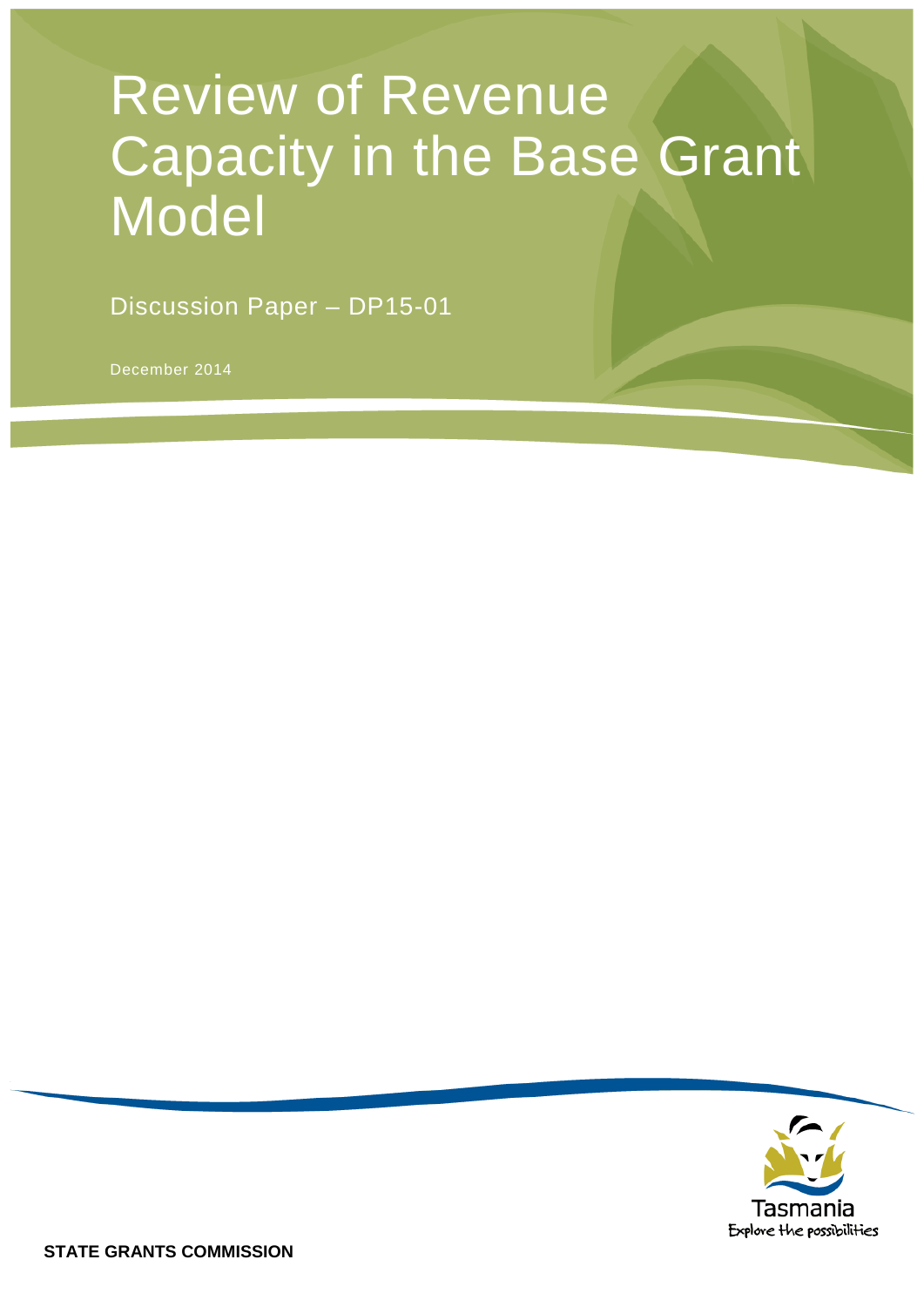### <span id="page-1-0"></span>**Contents**

| $\mathbf{I}$ .          |  |
|-------------------------|--|
| 2.                      |  |
| 2.1                     |  |
| 2.2                     |  |
| 2.2.1                   |  |
| 2.2.2                   |  |
| 3.                      |  |
| 3.1                     |  |
| 3.2                     |  |
| 3.3                     |  |
| 3.4                     |  |
| 3.5                     |  |
| $\overline{\mathbf{4}}$ |  |
| 4.1                     |  |
| 4.2                     |  |
| 4.3                     |  |
| 4.4                     |  |
| 4.5                     |  |
| 5.                      |  |
| 5.1                     |  |
| 5.2                     |  |
| 5.3                     |  |
| 5.4                     |  |
|                         |  |
|                         |  |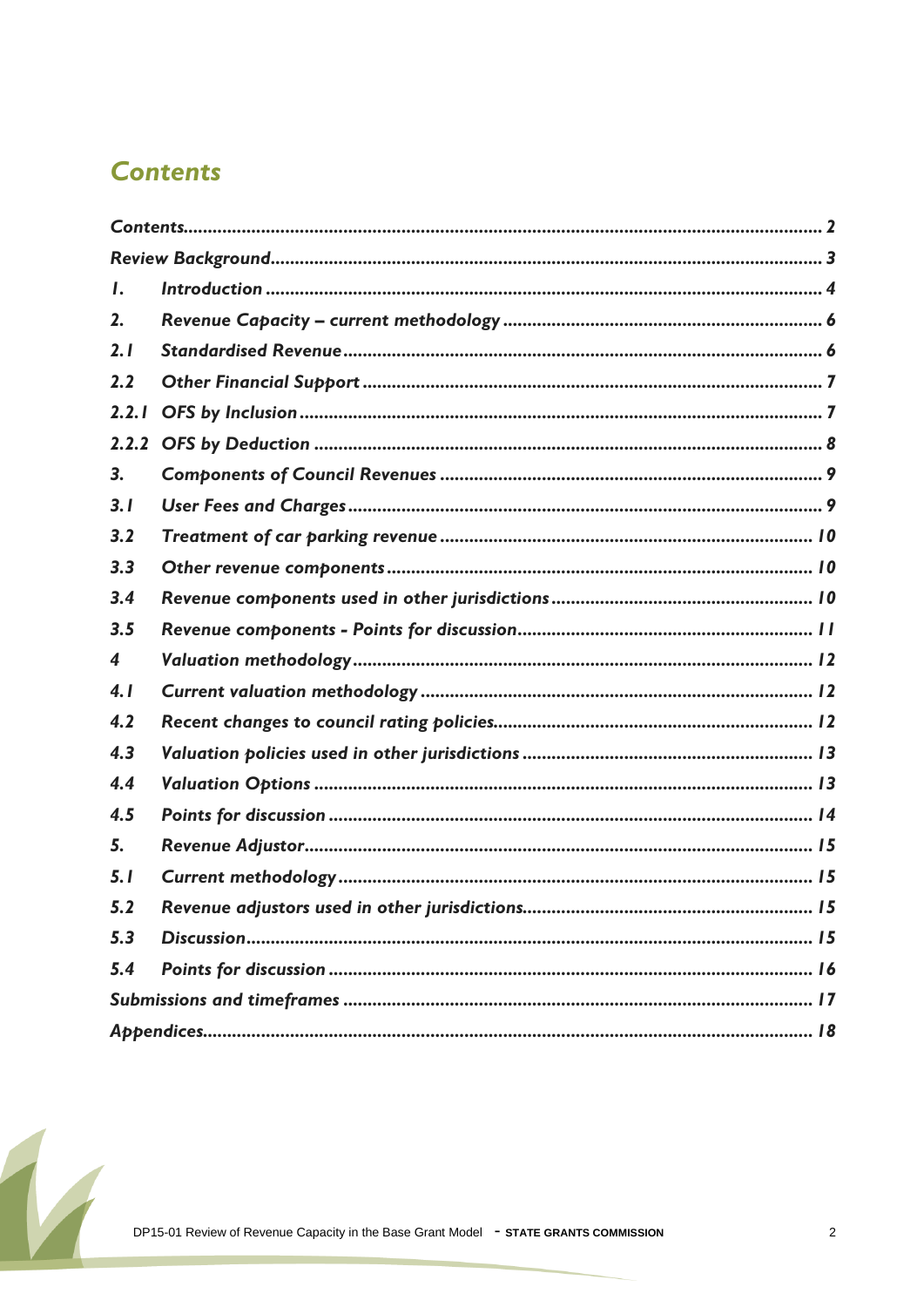## <span id="page-2-0"></span>Review Background

The State Grants Commission is an independent statutory body responsible for recommending the distribution of Australian Government and State Government funds to Tasmanian local government authorities. To ensure that the distribution of available funds is as equitable and contemporary as possible, the Commission continually monitors council practices and updates assessment methods and data where appropriate.

To provide some structure to updating the distribution methods of the Australian Government Financial Assistance Grants (FAGs), the Commission operates a triennial review policy whereby major method changes are introduced only every three years, with data updates and minor changes applied every year.

| <b>Distribution</b> | Action                        |
|---------------------|-------------------------------|
| $2012 - 13$         | Method Changes + Data Updates |
| $2013 - 14$         | Data Updates                  |
| $2014 - 15$         | Data Updates                  |
| $2015 - 16$         | Method Changes + Data Updates |
|                     |                               |

#### **Overview of Triennial Review Period (FAGs)**

<span id="page-2-1"></span>As part of the Commission's review process, the Commission is reviewing aspects of its base grant model, with a focus on its methodologies for determining council revenue capacity. The Commission wishes to discuss these matters with councils prior to determining any changes it may make to its model.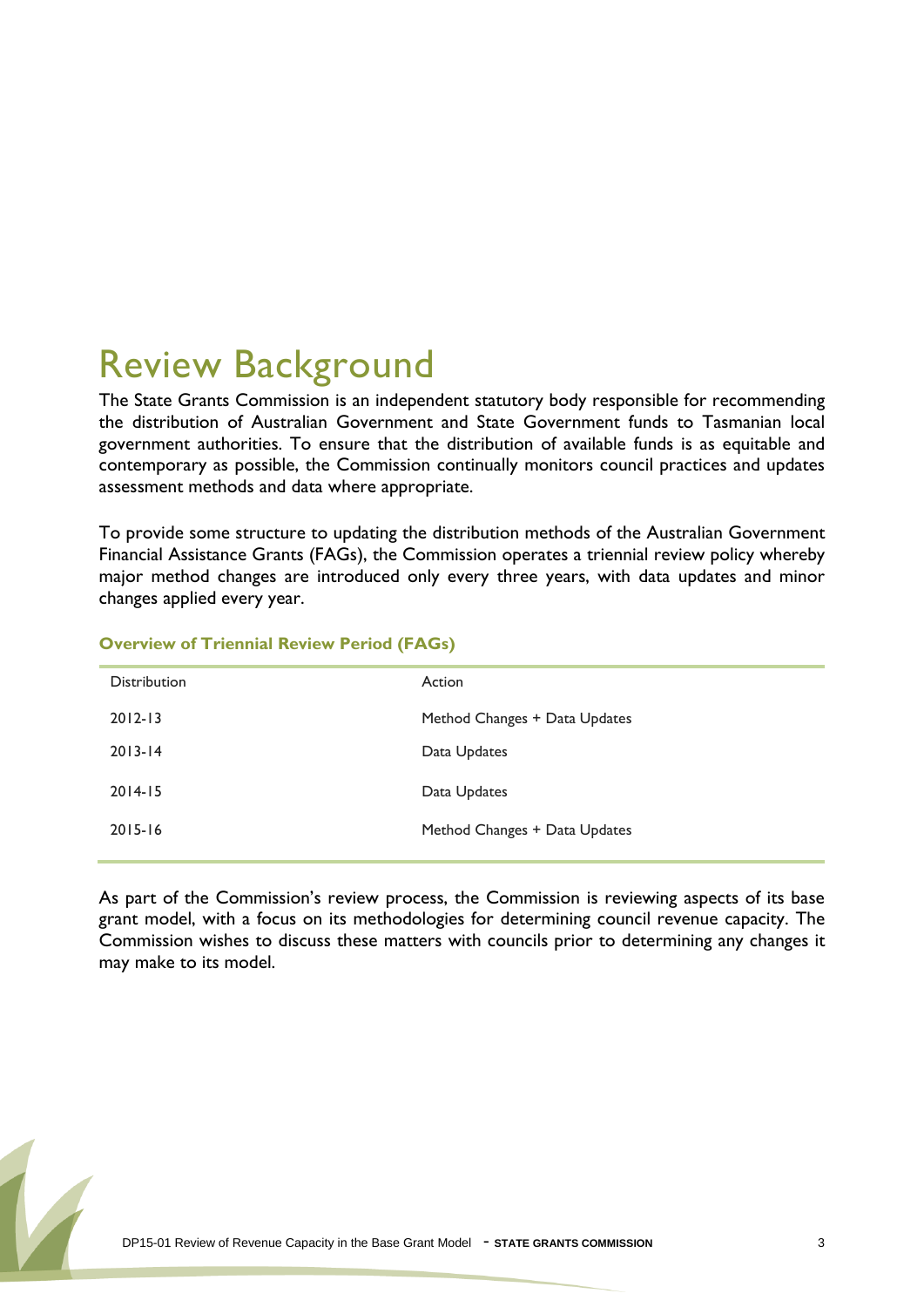## <span id="page-3-0"></span>1. Introduction

The Commission makes recommendations for the distribution of base grant funding based on the national principles governing the distribution of base grants (Section 9 payments under the *Local Government (Financial Assistance) Act 1995* (Commonwealth)). The national principles are reproduced in Appendix 1.

The base grant portion of financial assistance grants to councils is distributed on the basis of a "two pool" approach, by firstly allocating the per capita grant (30 per cent of total base grant) on the basis of council population shares, and then distributing the remainder (70 per cent of total base grant) on a relative needs or "equalisation" basis.

The Commission uses an equalisation model, also referred to as a "balanced budget" approach, to calculate the distribution of the relative needs portion of the base grant pool. This means the Commission assesses both each council's 'expenditure requirement' necessary to provide services to a common standard with all other councils, and each council's 'revenue capacity', being their capacity to raise revenue to provide such services. The difference between each council's revenue capacity and expenditure requirement determines each council's relative needs requirement and thus the extent to which, if any, each council receives a share of the relative needs pool.

The Commission currently determines each council's "revenue capacity" as the sum of three components as follows:

#### **Revenue Capacity**

Each council's 'revenue capacity' is calculated using three-year averages of the following:

- 1. **Standardised Revenue** i.e. the revenue that the council could raise by applying a standard or average rate per dollar of assessed annual value (AAV) to all rateable property in its area; *plus*
- 2. **Minimum Grant** i.e. the council's per capita grant allocation.; *plus*
- 3. **Other Financial Support** (OFS) i.e. grants and other payments to councils that have not been deducted from council expenditures in the process of calculating standardised expenditure.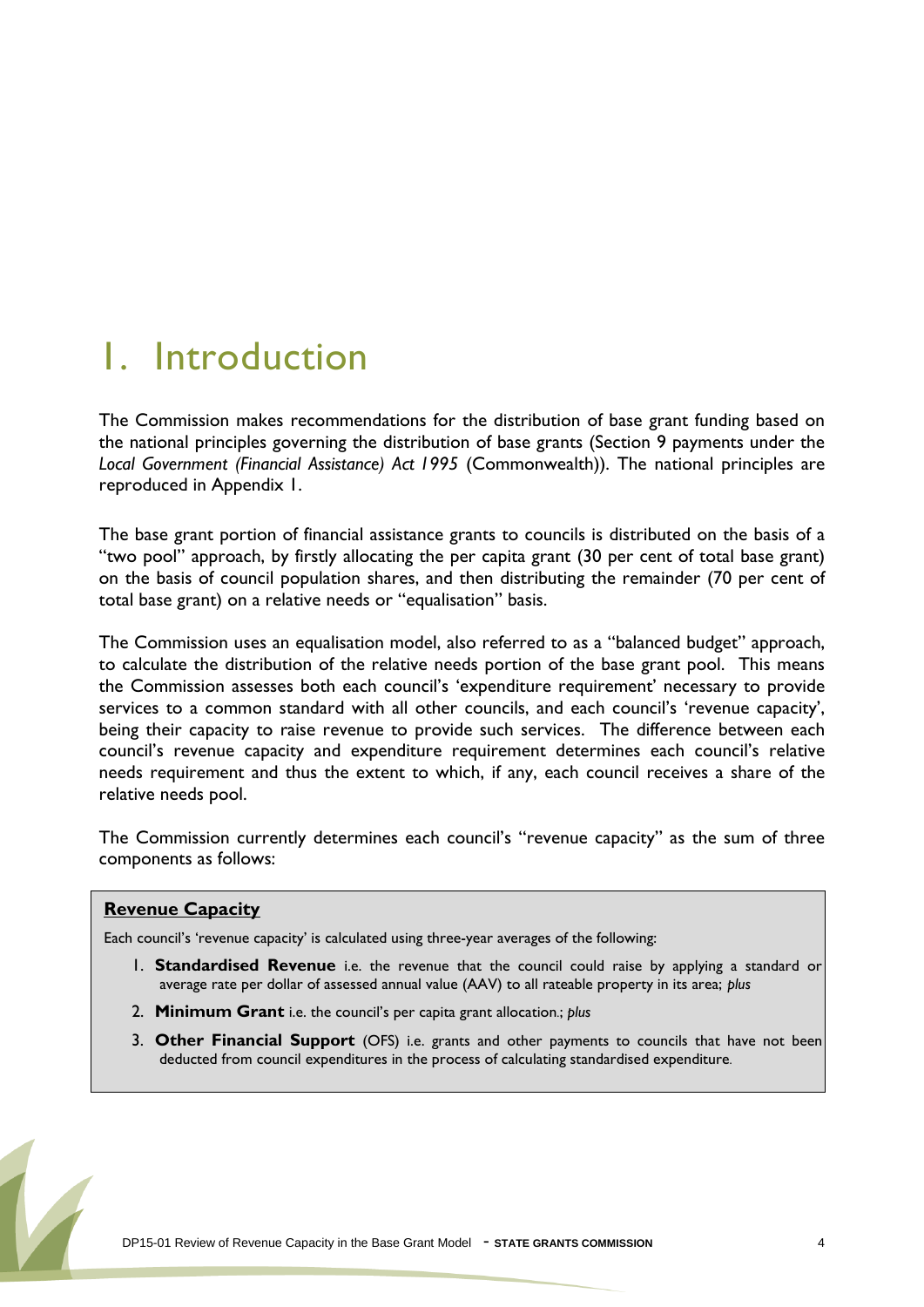This paper will discuss:

- what the Commission includes in council revenues to determine Standardised Revenue;
- the continued use of AAV in determining Standardised Revenue; and
- whether a Revenue Adjustor to adjust a council's revenue capacity should be adopted to recognise "capacity to pay".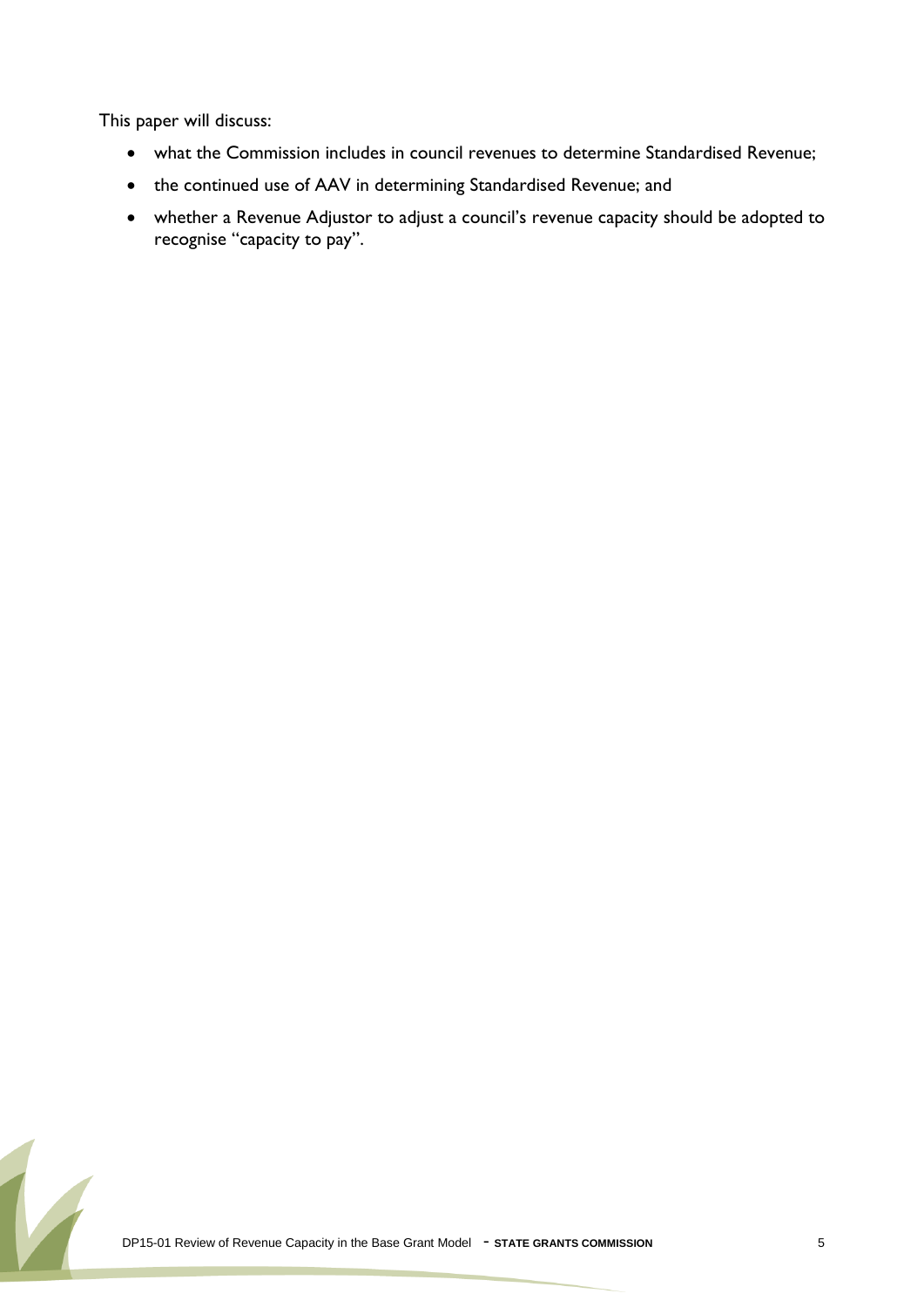## <span id="page-5-0"></span>2. Revenue Capacity – current methodology

For the purposes of determining the annual revenue capacity of councils in the base grant model, the Commission adopts the following principles for classifying revenues received by councils:

- all revenues should be included in the base grant assessment, except where a case is made for its exclusion; and
- those revenues that are within the scope of council's sphere of influence are included in the *Standardised Revenue* calculation (refer section 2.1); or
- those revenues and grants that are received from sources where the council has no influence over what revenue or grant is derived are included as *Other Financial Support* (OFS) (refer section 2.2).

Grants that relate to capital expenditure are ignored for the purposes of the Commission's base grant methodology.

### <span id="page-5-1"></span>2.1 Standardised Revenue

The Commission currently calculates councils' standardised revenue each year by applying the State's average revenue in the dollar, as calculated by the Commission, to the AAV of all rateable properties in each municipality. The three-year average of council's Standardised Revenue is then used in the Commission's calculation of Revenue Capacity.

The State average revenue in the dollar is calculated using the following formula:

State average revenue in the dollar = State Total of Council Revenues / State Total of AAV

And Standardised Revenue is calculated as follows:

Standardised Revenue = State average revenue in the dollar x Council AAV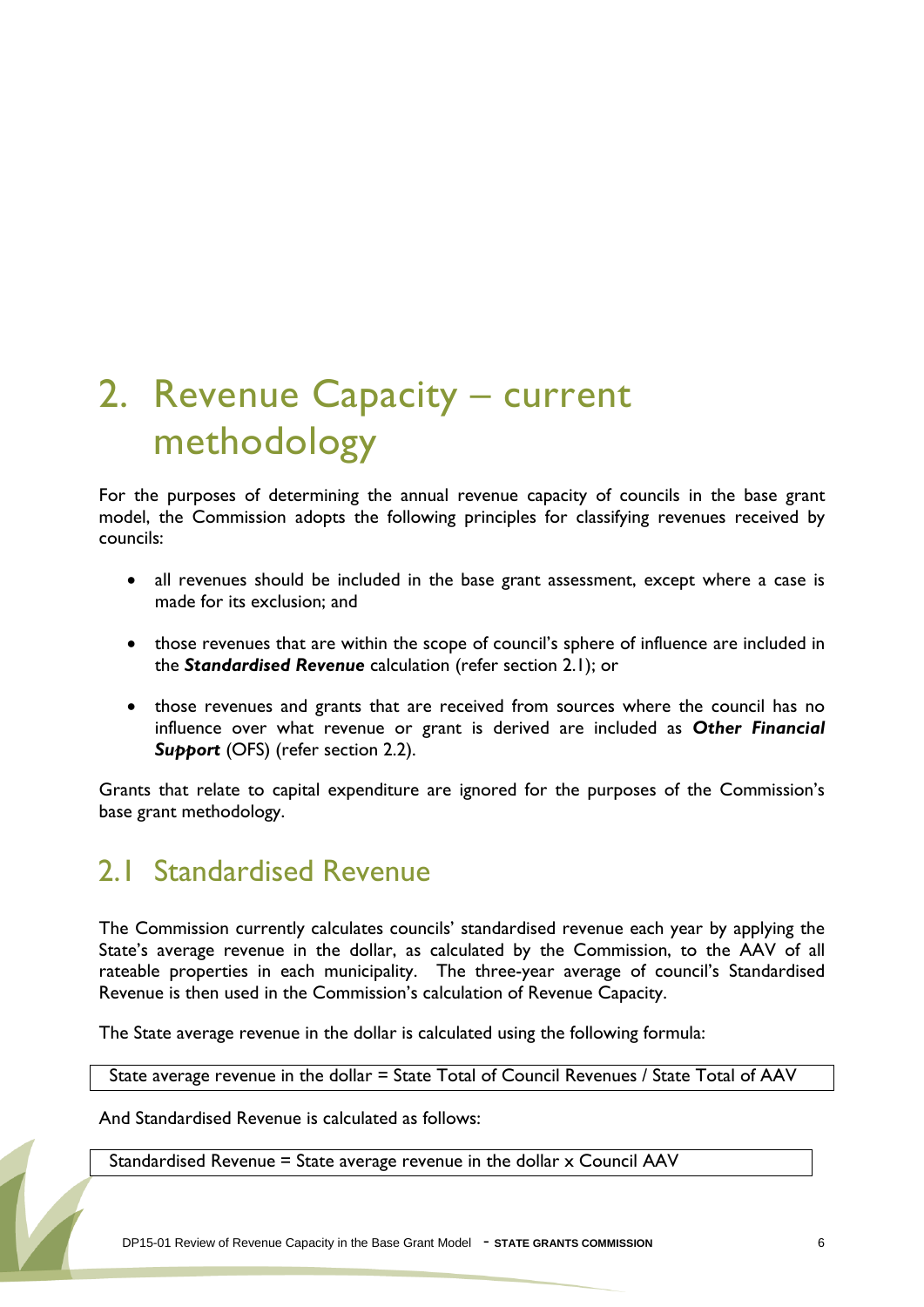The revenue categories included in calculating the State Total of Council Revenues are as follows:

- General Rates;
- Special Rates;
- Garbage Charges;
- User Fees and Charges (Net of Parking);
- Total Interest Received;
- Fines (Net of Parking);
- Current Revenue (Not Elsewhere Classified); and
- Profit on Sale of Assets.

Details of the revenues received by councils which were included in the State average revenue in the dollar calculation as part of the 2014-15 grant distribution are provided at Appendix 2.

The AAV for each council is determined as:

- (a) the total AAV as provided by the Valuer-General; minus
- (b) fully exempt properties and a proportion of the partially exempt AAV for each council.

### <span id="page-6-0"></span>2.2 Other Financial Support

The National Principles require the Commission to include the receipt of grant funding in its deliberations for grant outcomes. Generally, councils are unable to influence the outcome or the amount of grant funding they receive and therefore this funding is classified as Other Financial Support (OFS). The Commission treats such funding by either:

- the 'inclusion' approach; or
- the 'deduction' approach.

### <span id="page-6-1"></span>*2.2.1 OFS by Inclusion*

The Commission uses the following criteria to determine if funding received by councils should be taken into account using the inclusion approach, i.e treating the funding received as a revenue source:

- all councils have access to the funding pool;
- the funding finances activities which fall within the ordinary scope of local government activity; and
- the funding is untied, that is, councils are able to spend the funds as they see fit.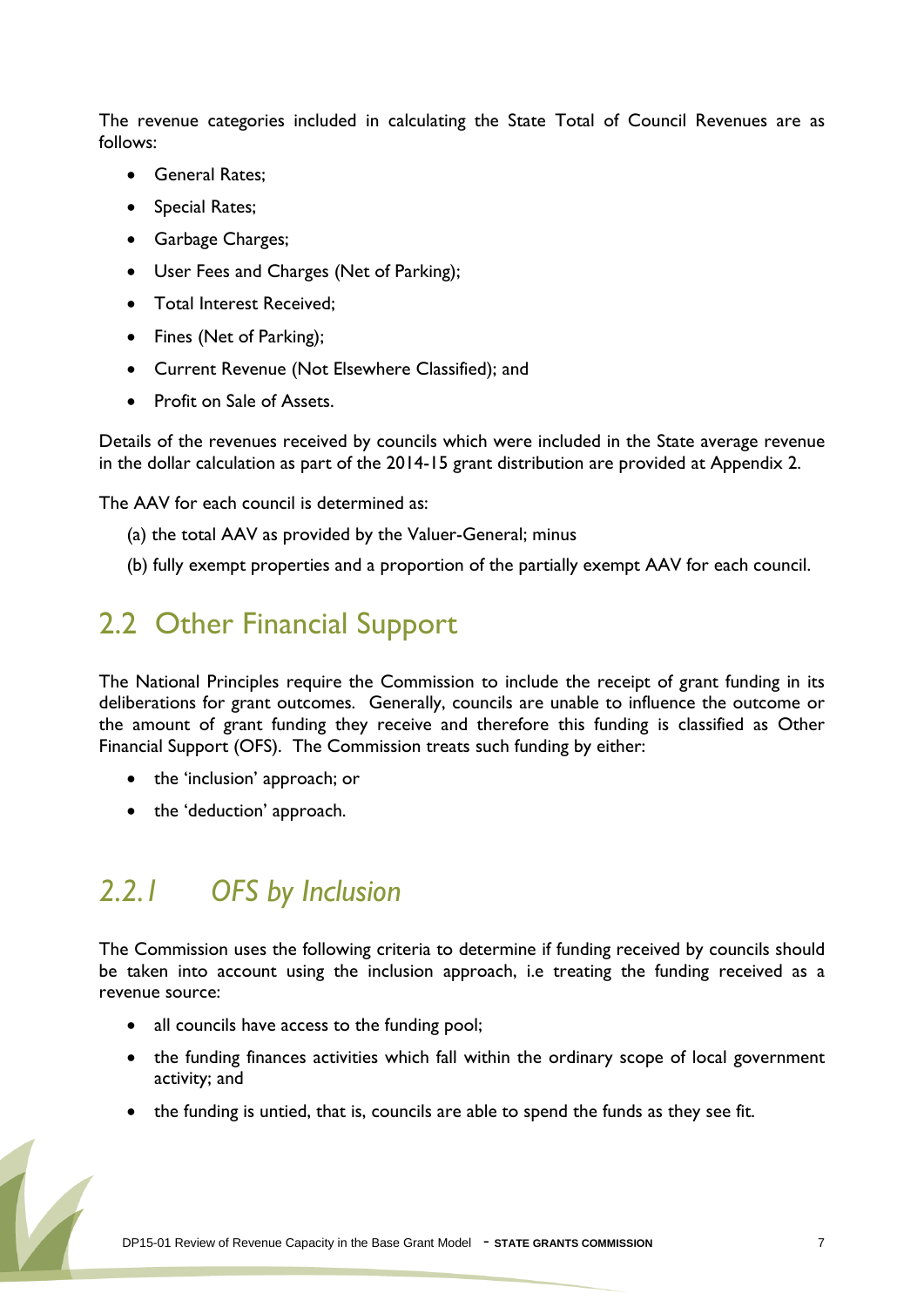The Commission currently classifies the following financial receipts by councils using the "Inclusion" approach:

- State Heavy Vehicle Motor Tax Revenue (HVMTR);
- Road Grants:
- Commonwealth Roads to Recovery (R2R) payments; and
- financial payments from TasWater.

Details of the revenues received by councils to which the OFS by inclusion approach was applied in the calculation of the 2014-15 grant distribution, are provided at Appendix 3.

## <span id="page-7-0"></span>*2.2.2 OFS by Deduction*

The Commission uses the following criteria to determine if funding received by councils should be taken into account using the deduction approach, i.e. treating the funding received as an offset against its associated expenditure:

- the revenues are received by councils from sources such as another level of government or government authority;
- the revenues are received by only a relatively small number of councils:
- the funding results in the provision of a service that is beyond the scope of ordinary local government activity, such that the council is effectively acting as an agent of the State or Commonwealth Government and the service would not have been provided if not for the receipt of the financial assistance; or
- the funding may represent a reimbursement of costs incurred or be tied in some manner.

Examples of grant revenues assessed using the deduction approach include funding related to nursing home/aged care services, childcare services and digital hub funding.

Assessing grant funding using the deduction approach results in the reduction of the reported expenditure against the respective expenditure category for the council. This results in a Net (less OFS) expenditure result. This treatment reflects the fact that the expenditure would not have occurred were it not for the receipt of the funding. Tied or shared funding arrangements are treated using the deduction approach.

A summary of the grant revenues received by councils which were assessed using the OFS by deduction approach in the calculation of the 2014-15 grant distribution is provided at Appendix 4.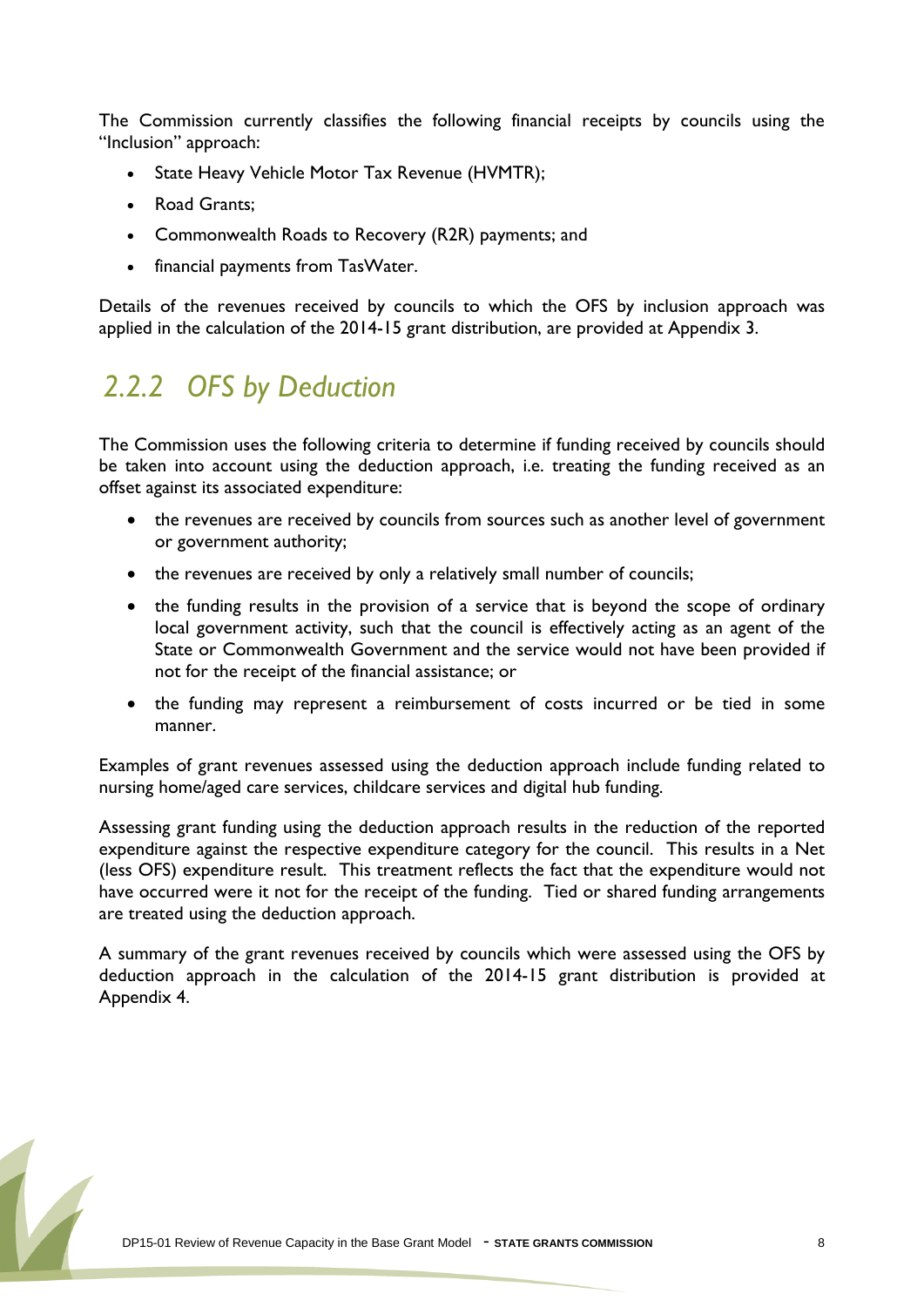## <span id="page-8-0"></span>3. Components of Council Revenues

The Commission uses revenue sources that are available to all councils that fund services that are provided by councils generally in its assessment of council revenue. The Commission sums the total of each council's actual revenues as reported in the respective council's Consolidated Data Collection (CDC) return.

The Commission wishes to focus on two components of council revenue, namely User Fees and Charges and the treatment of car parking revenues, to consider whether a case for modification to existing methodologies or reclassification as OFS, either in part or in full, is warranted.

## <span id="page-8-1"></span>*3.1 User Fees and Charges*

User Fees and Charges include a range of council revenues, including some significant revenues, from internally operated council business activities such as council operated waste management facilities. Based on data from the 2012-13 CDC, user fees and charges arising from waste management functions represents over \$14 million of total user fees and charges, and \$8.8 million of the total waste management revenues are attributable to the Launceston, Hobart and Glenorchy City Councils' operations.

The Commission considers it a council policy decision as to whether it structures its operations as either internally run business arms/departments of council, or externally administered local government authorities, or indeed contracts the function out altogether. The Commission however, is concerned that there is an inconsistency in the treatment of waste management returns, depending on whether the service is provided "in house" or not.

The Commission wishes to discuss with councils whether revenues from internally run waste management operations, or indeed any internally operated business functions generally, should continue to be recognised or accounted for in User Fees and Charges. Alternatively, should the Commission be assessing such returns as a component of OFS by deduction? That is, should the revenue be offset against expenditure? The effect of such treatment would be to reduce the State average revenue in the dollar figure (ie reducing revenue capacity assessments) and also reduce overall expenditure (ie reducing assessed expenditures).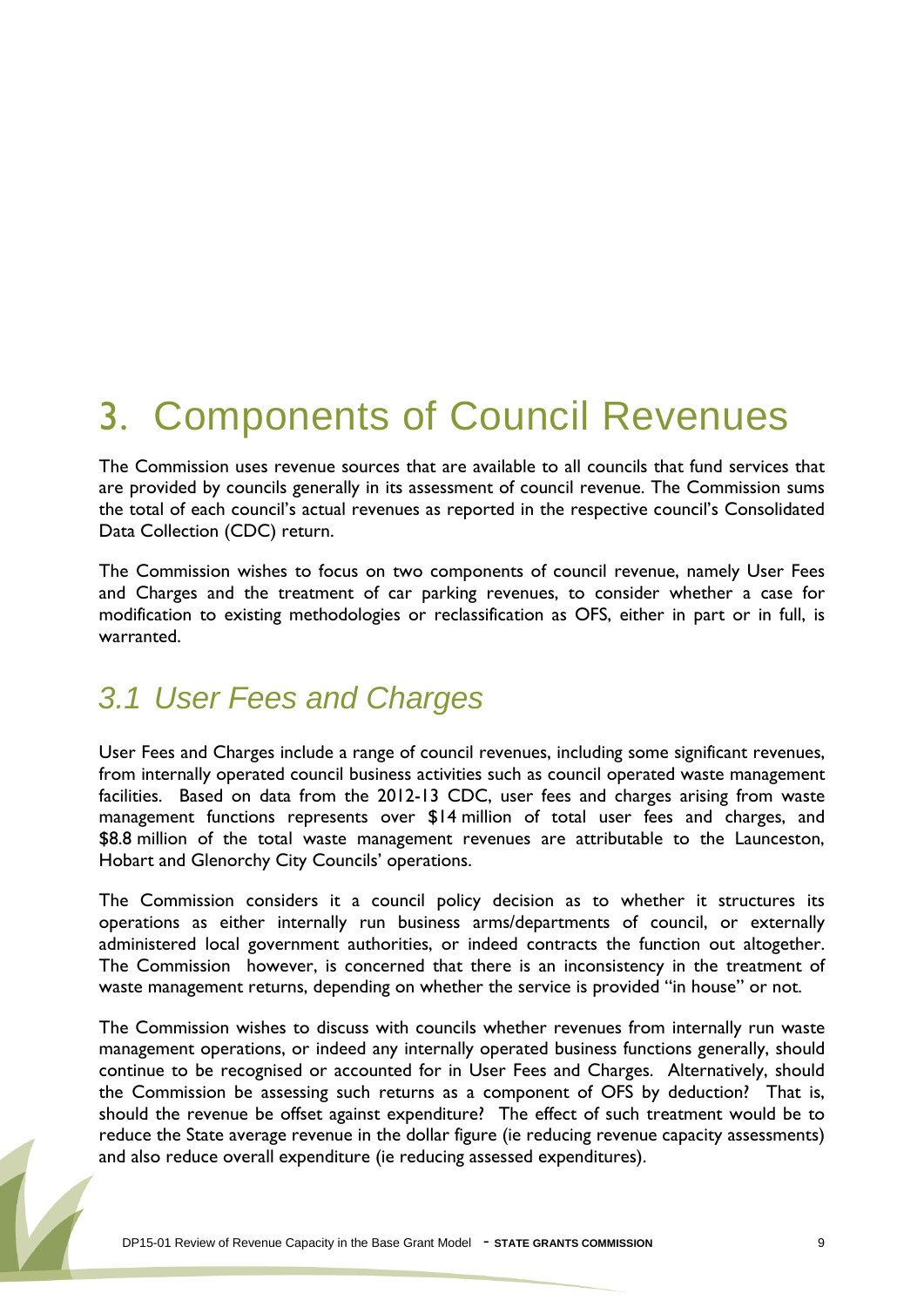### <span id="page-9-0"></span>*3.2 Treatment of car parking revenue*

Historically, car parking revenue was quarantined for use on car parking expenditure by legislation. This restriction no longer exists.

The Commission currently excludes car parking revenue from the base grant model methodology. It is neither included in the standardised revenue assessment or OFS.

The vast majority of councils do not have the capacity to raise car parking revenue. In the data informing the 2014-15 base grant assessment, only five councils reported car parking revenues, three of which were minimum grant councils. If car parking revenues had been included in total assessed revenues in 2012-13, they would have represented 3.9% of total revenues.

If car parking had been included in total council revenue for determining the distribution of the 2014-15 grant allocations, the average assessed revenue in the dollar revenue figure would have increased the Commission's assessment of all councils' revenue raising capacity.

The grounds for car parking revenues continued exclusion by the Commission from total council assessed revenues, and thus the state average rate in the dollar calculation, warrants review. The Commission would like to discuss with councils whether it should continue to exclude car parking revenues from its assessment of revenue capacity.

### <span id="page-9-1"></span>*3.3 Other revenue components*

As noted in section 2.1, the Commission operates on the principle that all revenue received by councils is assessed as part of revenue capacity unless a basis for exclusion applies.

The Commission wishes to establish whether there are any other components of council revenues or OFS that councils consider should be discussed. For example, do Fines (net of parking), profit on sale of assets or any aspects of Revenue not elsewhere classified (NEC) warrant scrutiny? Are there any other revenue components or categories that warrant the Commission excluding it or reviewing its methodology for determining revenue capacity?

#### <span id="page-9-2"></span>3.4 Revenue components used in other jurisdictions

Based on the most recently released Local Government National Report from the Australian Government<sup>[1](#page-2-1)</sup>, each jurisdiction recognises the following matters as revenue in some form of their assessments.

<span id="page-9-3"></span><sup>&</sup>lt;sup>1</sup> 2010-11 Local Government National Report published by the Department of Infrastructure and Regional Development, Australian Government, November 2013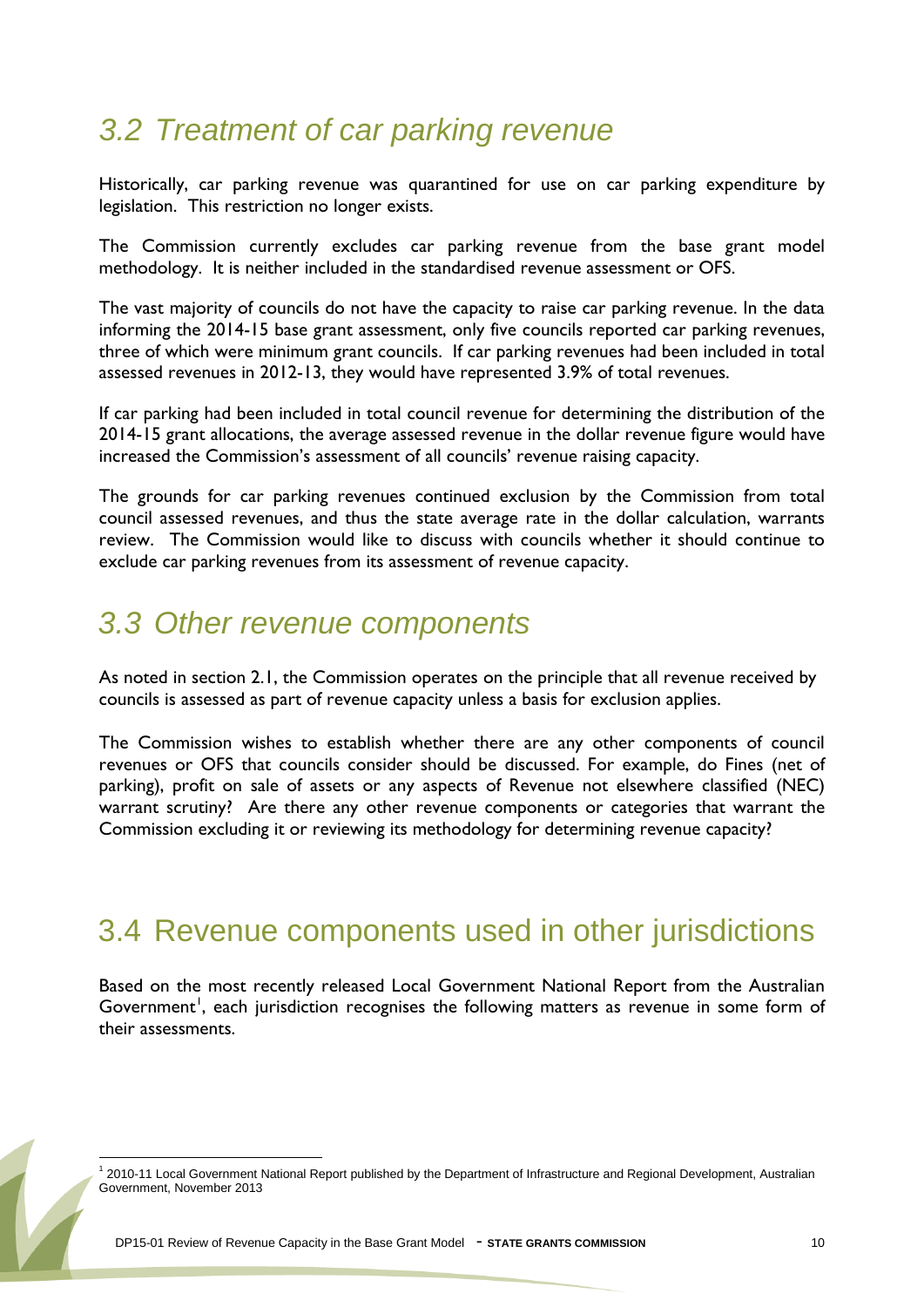|                           | <b>Jurisdiction</b> |            |            |            |            |            |            |  |  |  |  |
|---------------------------|---------------------|------------|------------|------------|------------|------------|------------|--|--|--|--|
| <b>Revenue</b>            | <b>NSW</b>          | <b>VIC</b> | <b>QLD</b> | <b>WA</b>  | <b>SA</b>  | Tas        | <b>NT</b>  |  |  |  |  |
| <b>Rate Revenue</b>       | <b>Yes</b>          | <b>Yes</b> | <b>Yes</b> | <b>Yes</b> | <b>Yes</b> | <b>Yes</b> | <b>Yes</b> |  |  |  |  |
| Operation<br>subsidies    | <b>No</b>           | No         | No         | <b>No</b>  | <b>Yes</b> | <b>Yes</b> | Yes        |  |  |  |  |
| Garbage<br>Charges        | No                  | <b>Yes</b> | <b>Yes</b> | No         | <b>Yes</b> | <b>Yes</b> | <b>Yes</b> |  |  |  |  |
| Airport<br>Charges        | <b>No</b>           | <b>No</b>  | <b>Yes</b> | <b>No</b>  | No         | <b>Yes</b> | <b>No</b>  |  |  |  |  |
| Parking fees and<br>fines | No                  | <b>Yes</b> | <b>Yes</b> | <b>Yes</b> | No         | No         | <b>Yes</b> |  |  |  |  |
| User<br>Other<br>Charges  | No                  | <b>Yes</b> | <b>Yes</b> | Yes        | No         | <b>Yes</b> | <b>Yes</b> |  |  |  |  |

**Table 1: Assessed Revenue in each jurisdiction**

### <span id="page-10-0"></span>3.5 Revenue components - Points for discussion

- *1. Should the Commission alter its existing treatment of returns from internally operated business functions which are currently recognised in User Fees and Charges? Alternatively, should the Commission treat these returns as a component of OFS by deduction?*
- *2. Is there merit in continuing to exclude car parking revenues from the Commission's assessment of revenue for the purposes of its base grant model?*
- *3. Are there any components in the other revenue categories that councils would like to discuss or have the Commission review?*
- *4. Are there any other revenue components or categories that warrant the Commission excluding it from its revenue assessment?*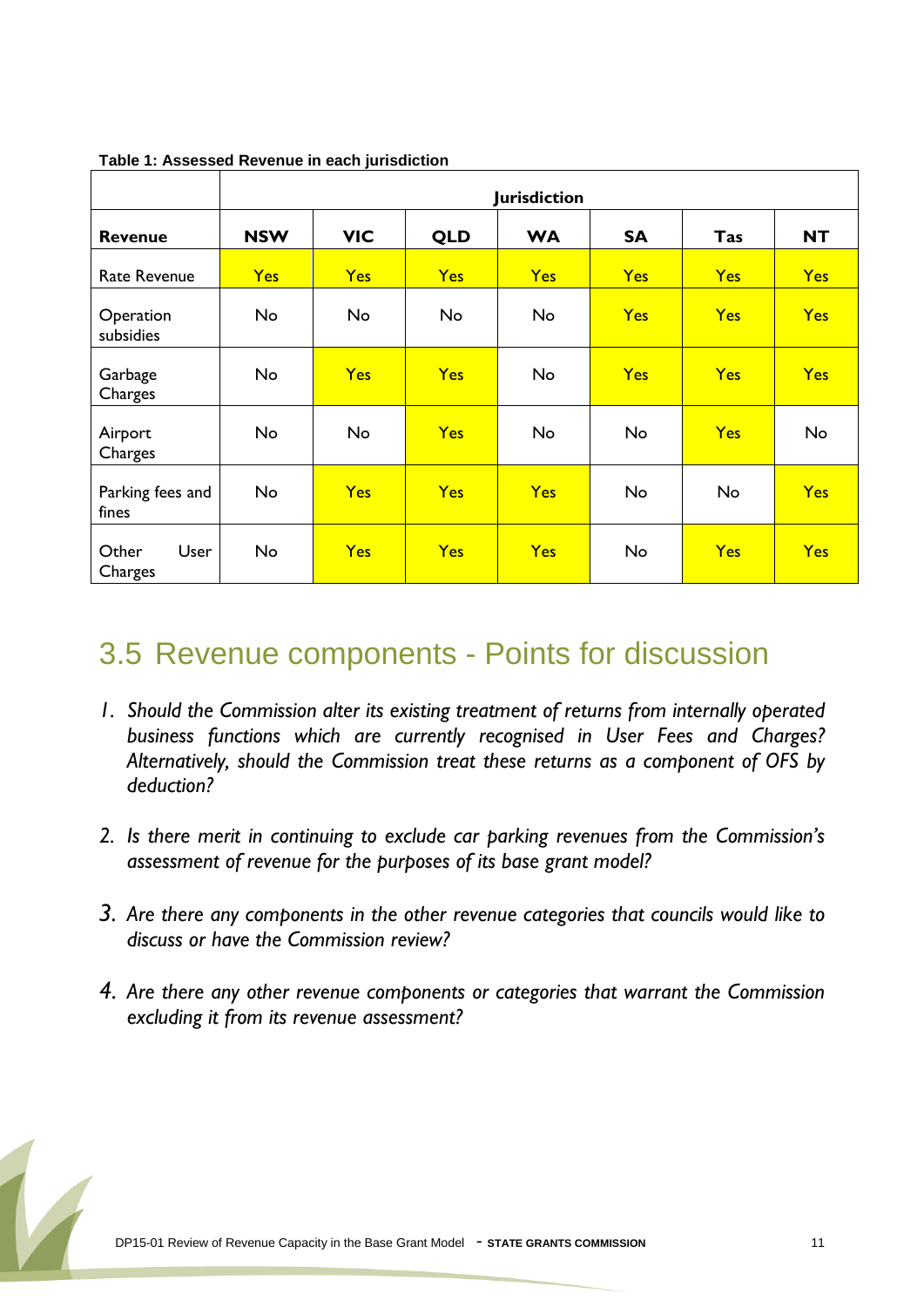## <span id="page-11-0"></span>4 Valuation methodology

### <span id="page-11-1"></span>4.1 Current valuation methodology

To determine the State average revenue in the dollar, the Commission uses AAV data supplied by the Office of the Valuer-General, and revenues and partially exempt AAV information reported in council CDC returns. An adjustment is made to account for the value of properties that are partially exempt from rates, that is, liable for service charges only.

The Valuer-General operates a six year revaluation cycle of councils, with one third of councils being revalued every second year. This is the longest revaluation cycle in Australia. Currently the Valuer-General uses six land use categories, namely commercial, community services, industrial, other, primary production and residential.

Some exemptions from the levying of rates are provided, either partially or fully by law, for example forestry reserves and TasNetworks. Other concessions councils provide are reimbursed by the State or Commonwealth Governments, one being for example, those concessions provided to pensioners.

#### <span id="page-11-2"></span>4.2 Recent changes to council rating policies

The Valuation and Local Government Rating Review, which commenced in 2009 and issued its final report in April 2013, found that the scale and inconsistency of the change in property values over the last decade, including the disparity between growth in capital values and rental values, highlighted the inadequacy of using AAV as a useful proxy or indicator of a council's capacity to raise revenue.

In 2011, changes were made to the *Local Government Act 1993* to enable councils to adopt an increased degree of flexibility and choice in how rates can be levied and collected from rate payers. The changes included the introduction of differential rating and area average rating.

Appendix 6 indicates that in 2013-14, three councils used Capital Value (CV) for rating purposes and more than two thirds of councils levied a minimum rate rather than a fixed rate.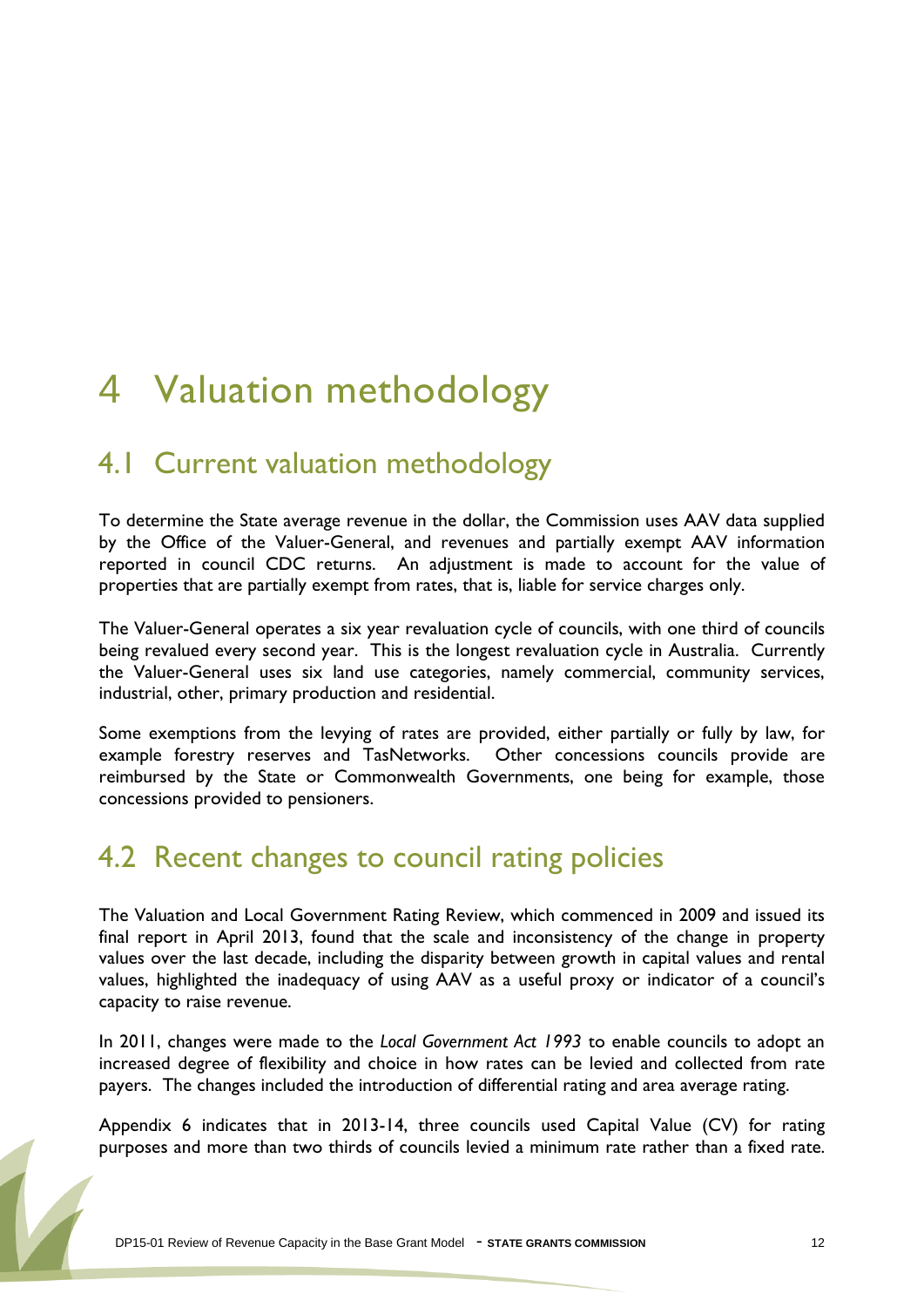Almost two thirds of councils are currently using differential rates along with service rates and charges while one third of councils used a single rate with service rates and charges.

### <span id="page-12-0"></span>4.3 Valuation policies used in other jurisdictions

Table 2 provides a summary of the approaches adopted by other commissions for determining revenue raising capabilities of councils:

| <b>NSW</b>                                                      | <b>Vic</b>                                                                                           | <b>QLD</b>    | <b>WA</b>                                                                                                                                                                                              | <b>SA</b>                                                                                        |
|-----------------------------------------------------------------|------------------------------------------------------------------------------------------------------|---------------|--------------------------------------------------------------------------------------------------------------------------------------------------------------------------------------------------------|--------------------------------------------------------------------------------------------------|
| Land Value<br>using 2<br>categories<br>(urban and<br>non-urban) | Capital Value using<br>3 categories<br>(Residential,<br>Commercial/<br>Industrial/<br>Other and Farm | Land<br>Value | Method dependent on<br>category (Residential/<br>Commercial/Industrial<br>(Gross Rental Value);<br>Agricultural (unimproved<br>value);<br>Pastoral (formula);<br>Mining(rateable mining<br>assessment) | Capital Value using 5<br>categories (residential,<br>commercial, industrial,<br>rural and other) |

|  | Table 2: Valuation policies used in selected jurisdictions* |  |
|--|-------------------------------------------------------------|--|
|--|-------------------------------------------------------------|--|

Notes: \*The Northern Territory faces a unique challenge due to the ownership of the land on which many communities are located being vested in Land Trusts in accordance with the Commonwealth *Aboriginal Lands Rights (Northern Territory) Act 1976*. As such, it is not, for all intents and purposes, feasible to use a land valuation system solely as the means for assessing revenue raising capacity for the Northern Territory.

#### <span id="page-12-1"></span>4.4 Valuation Options

Councils have the option to use either Land Value, AAV or Capital Value to levy rates. The Commission seeks to use the average policy of councils, to ensure policy neutrality in its distributions.

At this stage, and with only limited adoption of CV, the Commission is not persuaded that it should move away from using AAV for determining revenue capacity. However, as the Commission seeks to reflect the majority council policy while also aiming for simplicity, the Commission's methodology of using AAV for determining the standardised revenue is due for review. The Commission would like to discuss with councils how it might reflect a transition from AAV to CV in its processes as the number of councils adopting CV for rating purposes, is anticipated to increase.

The Commission also seeks to discuss with councils the merits and reasonableness of using a differential calculation for determining revenue capacity. Would it be appropriate for the Commission to determine revenue capacity based on land use categories, similar to that used in other jurisdictions e.g. commercial/industrial, residential and agricultural? Or is the use of differential rates based on the various land use categories simply a policy decision of councils and not a matter that the Commission needs to take into account in determining its valuation methodology for determining revenue capacity?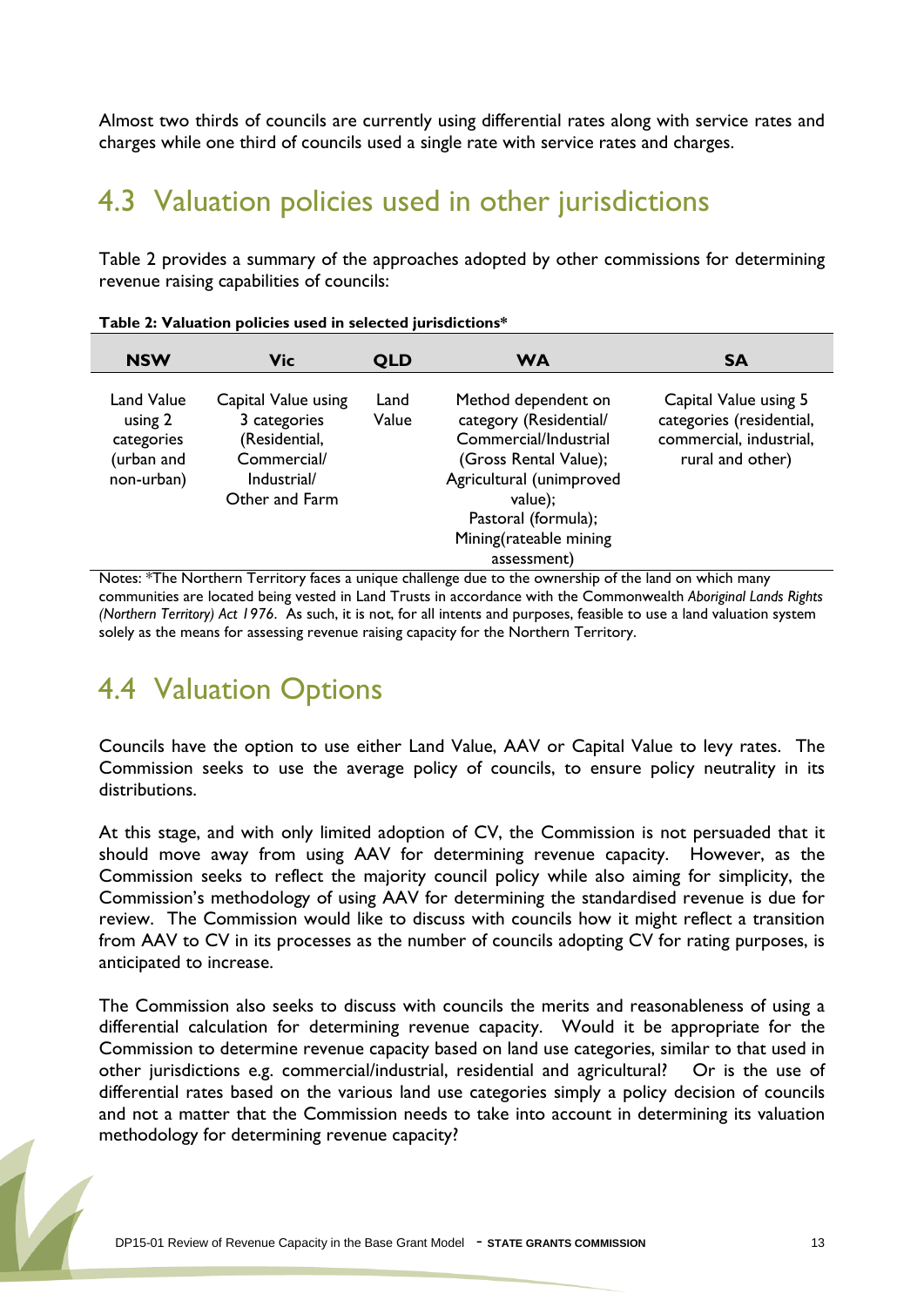The Commission also seeks to discuss with councils its current methodology of calculating revenue capacity based on treating all the revenue components as a factor of the valuation methodology used (currently AAV). Should the Commission consider alternatives to linking all revenue components to valuation data to calculate the State average revenue in the dollar? Should different components of State total council revenues be assessed using another measure besides property valuation? For example should waste disposal revenue be based on the number of bins provided rather than property valuation?

## <span id="page-13-0"></span>4.5 Points for discussion

- *1 Does AAV continue to be a relevant measure on which to assess council revenue raising capacity? Should CV be adopted rather than AAV? How do you suggest the Commission address the anticipated increased adoption of CV over time?*
- *2 Should the Commission use a composite calculation of values that recognises different property categories in its methodology to determine standardised revenue or is this simply a policy decision of councils and a matter that the Commission does not need to take into account in its assessment?*
- *3 Should the Commission determine council's revenue capacity based on calculating the individual components of revenue on a basis other than the valuation methodology in use? If yes, what approach would be appropriate for which components of revenue? Would such changes result in an improved revenue assessment outcome?*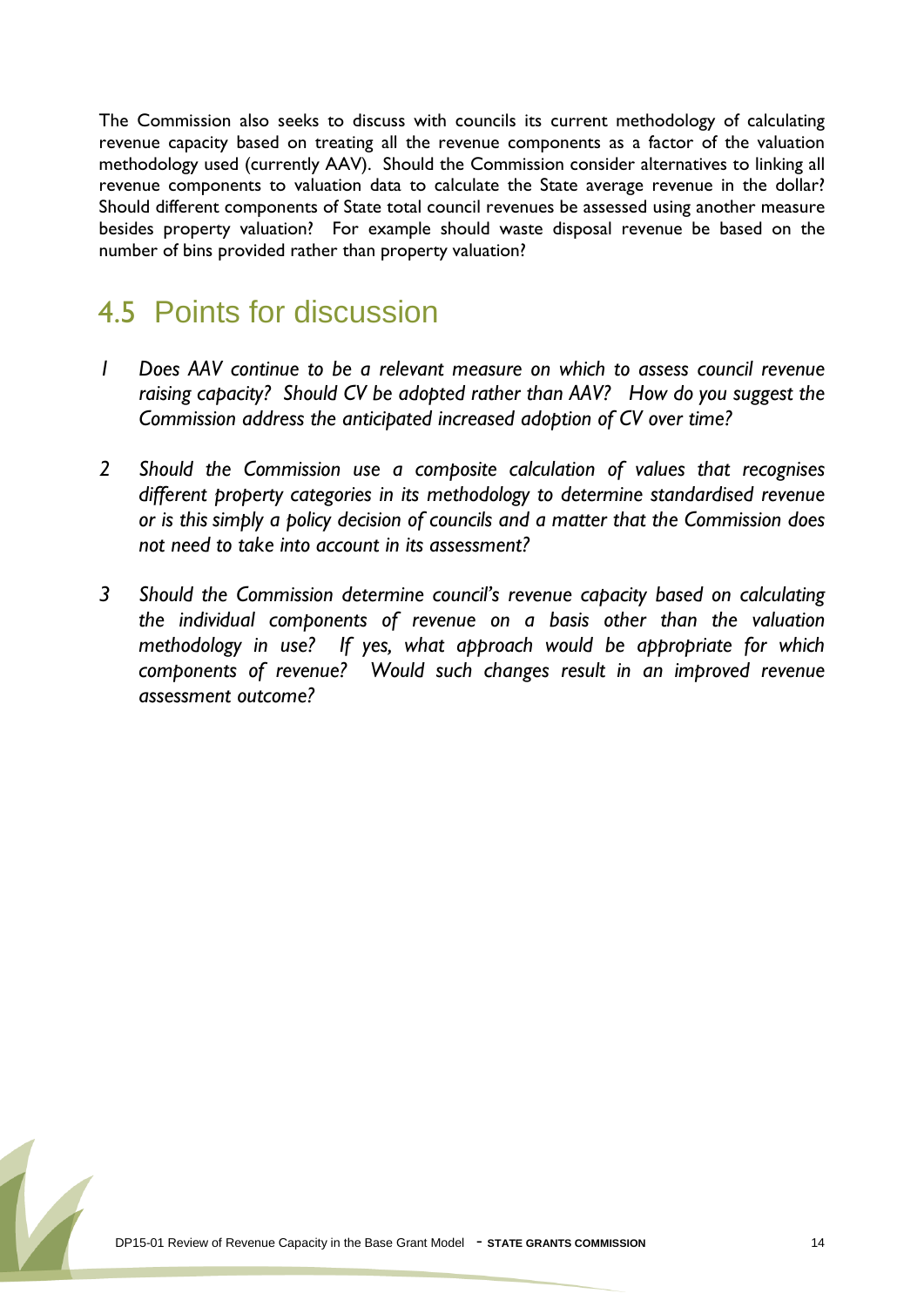## <span id="page-14-0"></span>5. Revenue Adjustor

### <span id="page-14-1"></span>5.1 Current methodology

Some jurisdictions apply a revenue adjustor in an endeavour to recognise resident's capacity to pay in each municipality. The Tasmanian Commission does not currently apply any revenue adjustors to its calculation of revenue raising capacity.

A number of councils have suggested to the Commission that it should introduce a revenue adjustment to recognise the capacity of ratepayers to pay rates and thus council's capacity to raise rate revenue.

#### <span id="page-14-2"></span>5.2 Revenue adjustors used in other jurisdictions

Table 3 summarises those jurisdictions which use a revenue adjustor of some form or other. While Tasmania is in the minority for not applying a revenue adjustor, this should also be noted in the context of Tasmania being the only jurisdiction using AAV for determining revenue capacity.

| <b>NSW</b> | VIC             | QLD | <b>WA</b> | <b>SA</b>     | Tas |  |
|------------|-----------------|-----|-----------|---------------|-----|--|
| Yes        | $Y_{\text{es}}$ | 'es | No        | Yes (limited) | No  |  |

**Table 3: Use of Revenue Adjustors in selected jurisdictions**

For example, in Queensland the assessed revenue is adjusted to allow for a council's capacity to raise rates based on the Socio-Economic Indexes for Areas (SEIFA).

## <span id="page-14-3"></span>5.3 Discussion

The Commission has traditionally used AAV as the basis for assessing revenue raising capacity in the base grant model, as it indicates the rental (income producing) value of properties in each municipality.

Revenue assessment was last considered by the Commission in 2007 (see the Discussion Paper 07-01). That Discussion Paper referred to the *Assessment of Revenue-Raising Capacity of*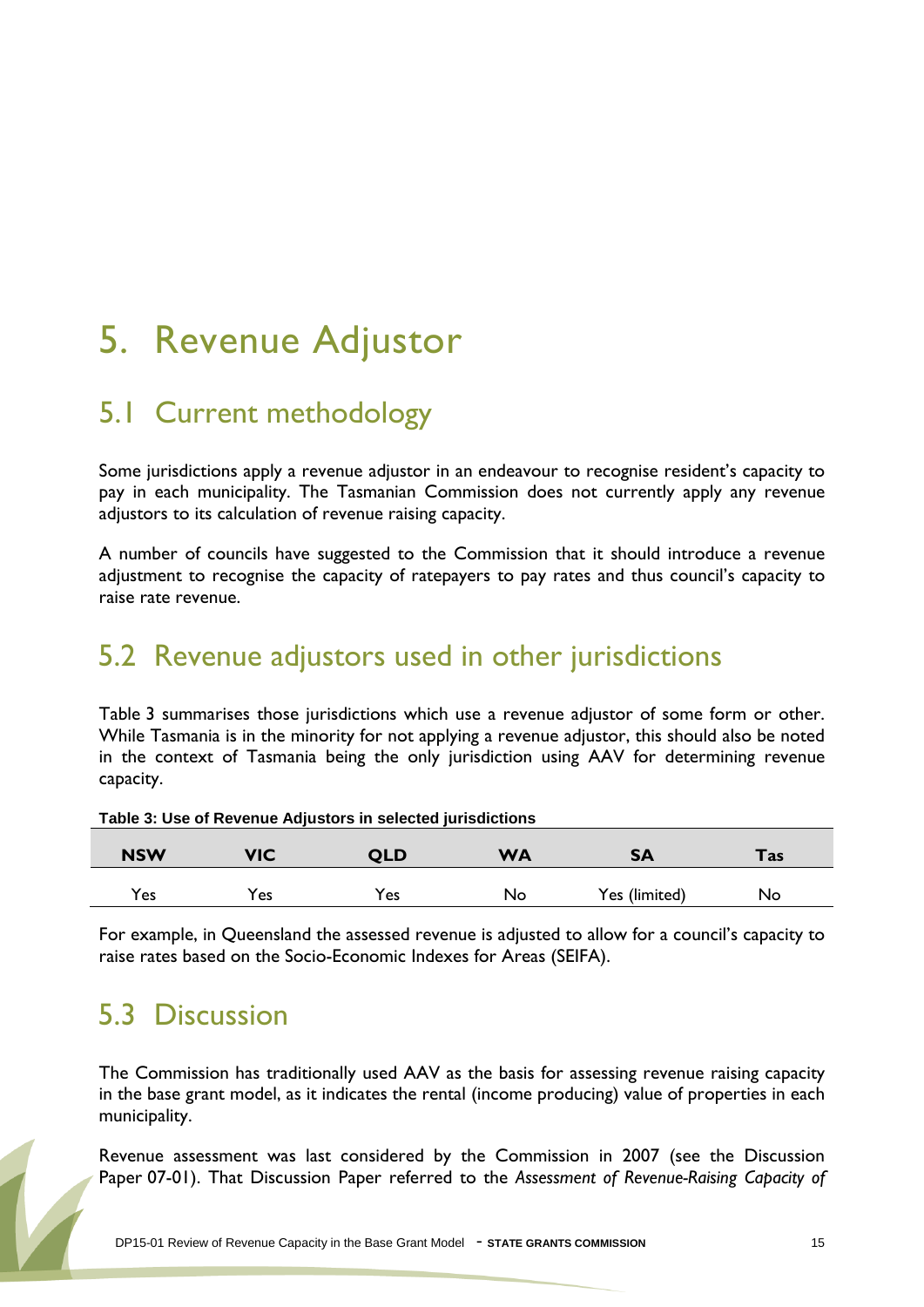*Local Government Services* report (Morton Consulting Services 1996), which was produced following the revision of the *Local Government (Financial Assistance) Act 1995*. This report concluded that incomes in the community are most closely approximated by rental value, followed by improved capital values, followed by unimproved values.

Over time the Commission has accepted that AAV reflects the prosperity of the community itself and that rental values reflect a community's capacity to pay rather than a council's capacity to levy rates. However, some contend that CV is a better indicator of a property owners' capacity to pay rates, as concluded by Access Economics in its October [2](#page-9-3)010 Report<sup>2</sup>. It has been argued previously that a revenue adjustor, based on measures such as SEIFA, applied to an AAV figure would constitute double-counting. Perhaps a revenue adjustor is more appropriate in an environment where CV or LV informs the assessment of revenue capacity rather than in an environment using AAV.

### <span id="page-15-0"></span>5.4 Points for discussion

- *1. Does AAV already reflect "capacity to pay" such that a revenue adjustor is not warranted?*
- *2. Is a revenue adjustor to reflect capacity to pay, more relevant in an environment where revenue capacity is informed by CV rather than AAV?*
- *3. Should the Commission consider the inclusion of a Revenue Adjustor in its Base Grant Model to reflect a municipality's capacity to pay? If so, what do you suggest be the revenue adjustor?*

<sup>2</sup> October 2010 Report *"Valuation and local government rating in Tasmania: a robust framework for the future"*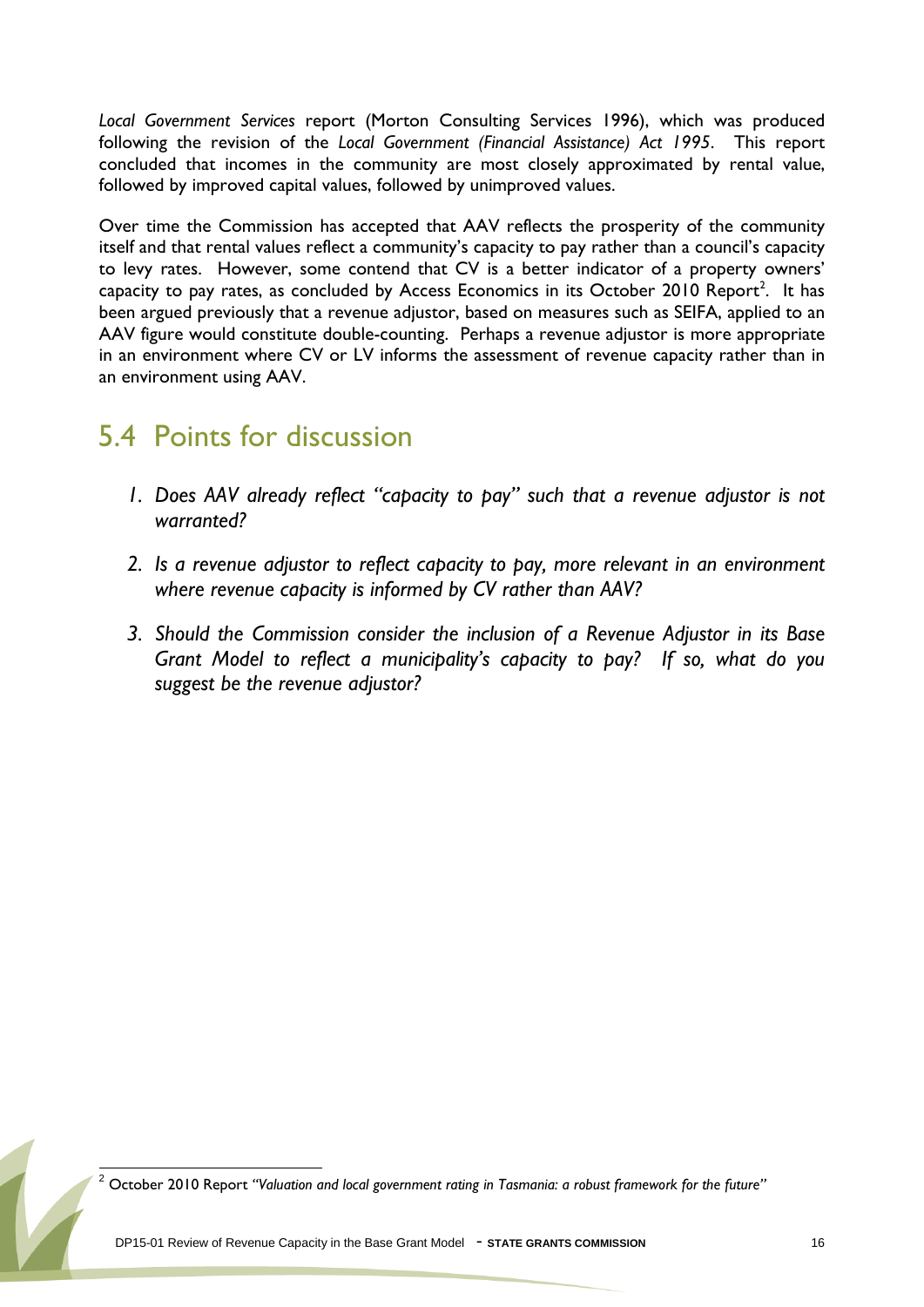## <span id="page-16-0"></span>Submissions and timeframes

The Commission invites comments and input from councils on the issues raised within this discussion paper. However, council input need not be confined to the issues identified. Councils should feel free to provide comments on other pertinent issues regarding the Commission assessment methodologies.

Submissions should be forwarded to the Commission Secretary, Ms Pam Marriott as follows:

- By post: Secretary State Grants Commission GPO Box 147 HOBART TAS 7001
- By email: [pam.marriott@treasury.tas.gov.au](mailto:pam.marriott@treasury.tas.gov.au)

Further details regarding the annual assessments can be found in the 2014-15 Annual Report that is available on the Commission website. Go to the Department of Treasury and Finance webpage [\(www.treasury.tas.gov.au\)](http://www.treasury.tas.gov.au/) and click the State Grants Commission 'Quick Link', then click Publications.

#### **Submissions close on Wednesday 18 February 2015.**

Any queries should be directed to the Secretary on (03) 6166 4274.

#### *2015 Hearings and Visits*

The Commission will provide councils with an opportunity to discuss this paper and any other concerns during the 2015 Hearings and Visits program that will begin in February 2015.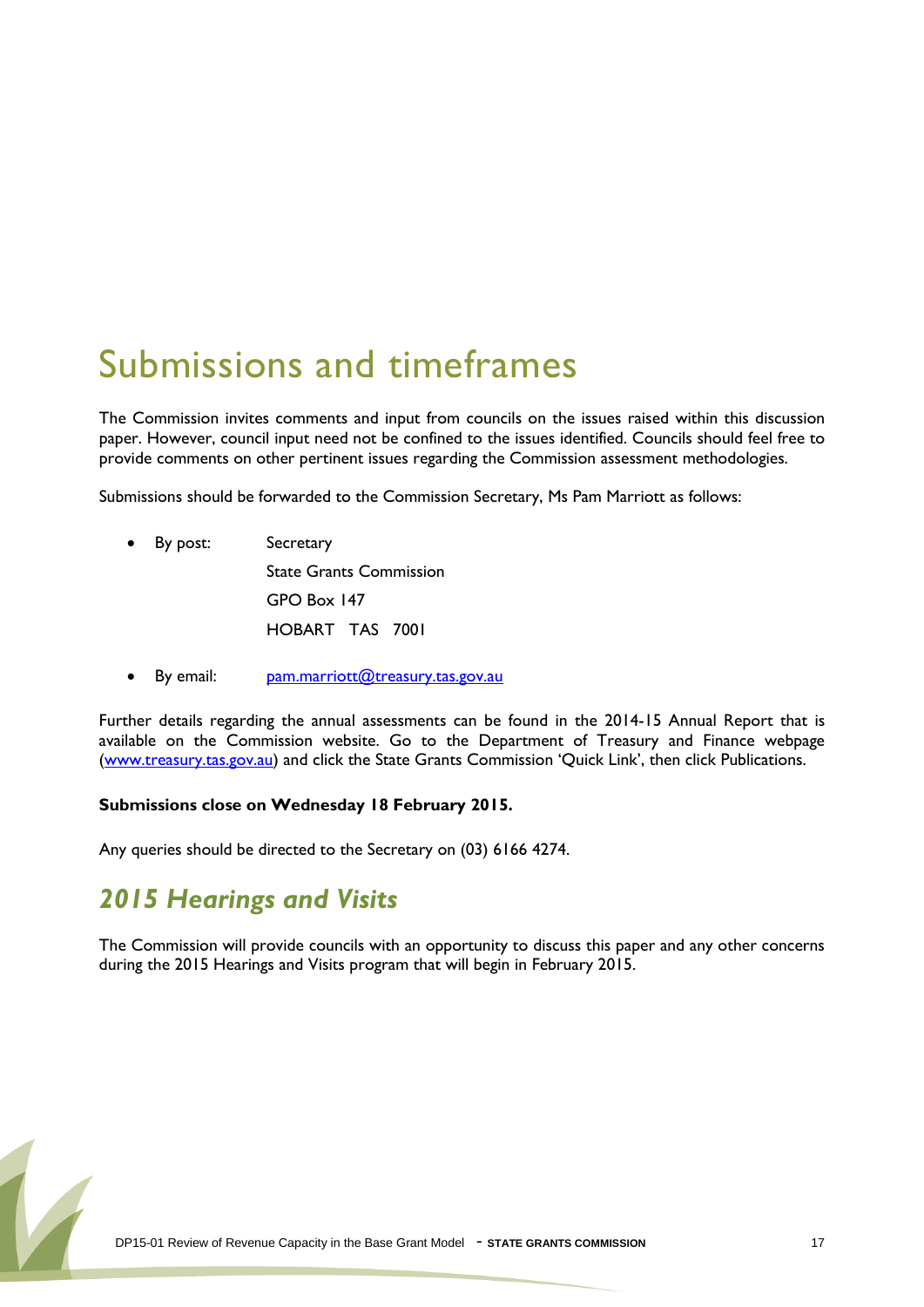## <span id="page-17-0"></span>Appendices

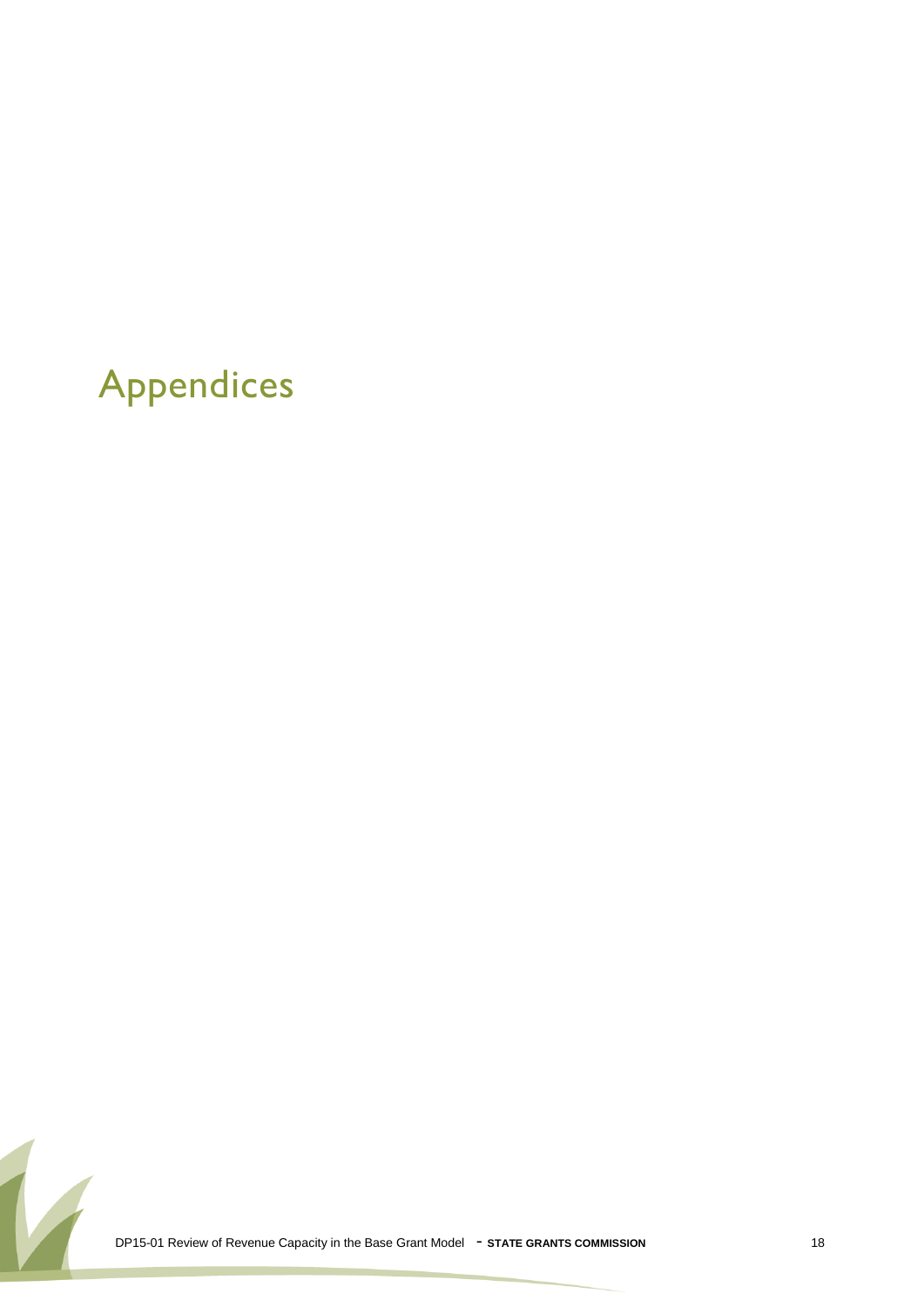#### **National Principles for the Distribution of Base Grants**

The national principles for the distribution of base grants (Section 9 payments under the Commonwealth Act) are shown below.

#### *1. Horizontal Equalisation*

General-purpose grants will be allocated to local governing bodies, as far as practicable, on a full horizontal equalisation basis as defined by the Act. This ensures that each local governing body in the State/Territory is able to function, by reasonable effort, at a standard not lower than the average standard of other local governing bodies in the State. It takes account of differences in the expenditure required by those local governing bodies in the performance of their functions and in the capacity of those local governing bodies to raise revenue.

#### *2. Effort Neutrality*

An effort or policy neutral approach will be used in assessing expenditure requirements and revenue raising capacity of each local governing body. This means as far as practicable, policies of individual local governing bodies in terms of expenditure and revenue effort will not affect the grant determination.

#### *3. Minimum Grant*

The minimum general purpose grant allocation for a local governing body in a year will not be less than the amount to which the local governing body would be entitled if 30 per cent of the total amount of general purpose grants to which the State or Territory is entitled under Section 9 of the Act in respect of the year were allocated among local governing bodies in the State/Territory on a per capita basis.

#### *4. Other Grant Support*

Other relevant grant support provided to local governing bodies to meet any of the expenditure needs assessed should be taken into account using an inclusion approach.

#### *5. Aboriginal Peoples and Torres Strait Islanders*

Financial assistance shall be allocated to councils in a way that recognises the needs of Aboriginal peoples and Torres Strait Islanders within their boundaries.

#### *6. Council Amalgamation*

Where two or more local governing bodies are amalgamated into a single body, the general purpose grant provided to the new body for each of the four years following amalgamation should be the total of the amounts that would have been provided to the former bodies in each of those years if they had remained separate entities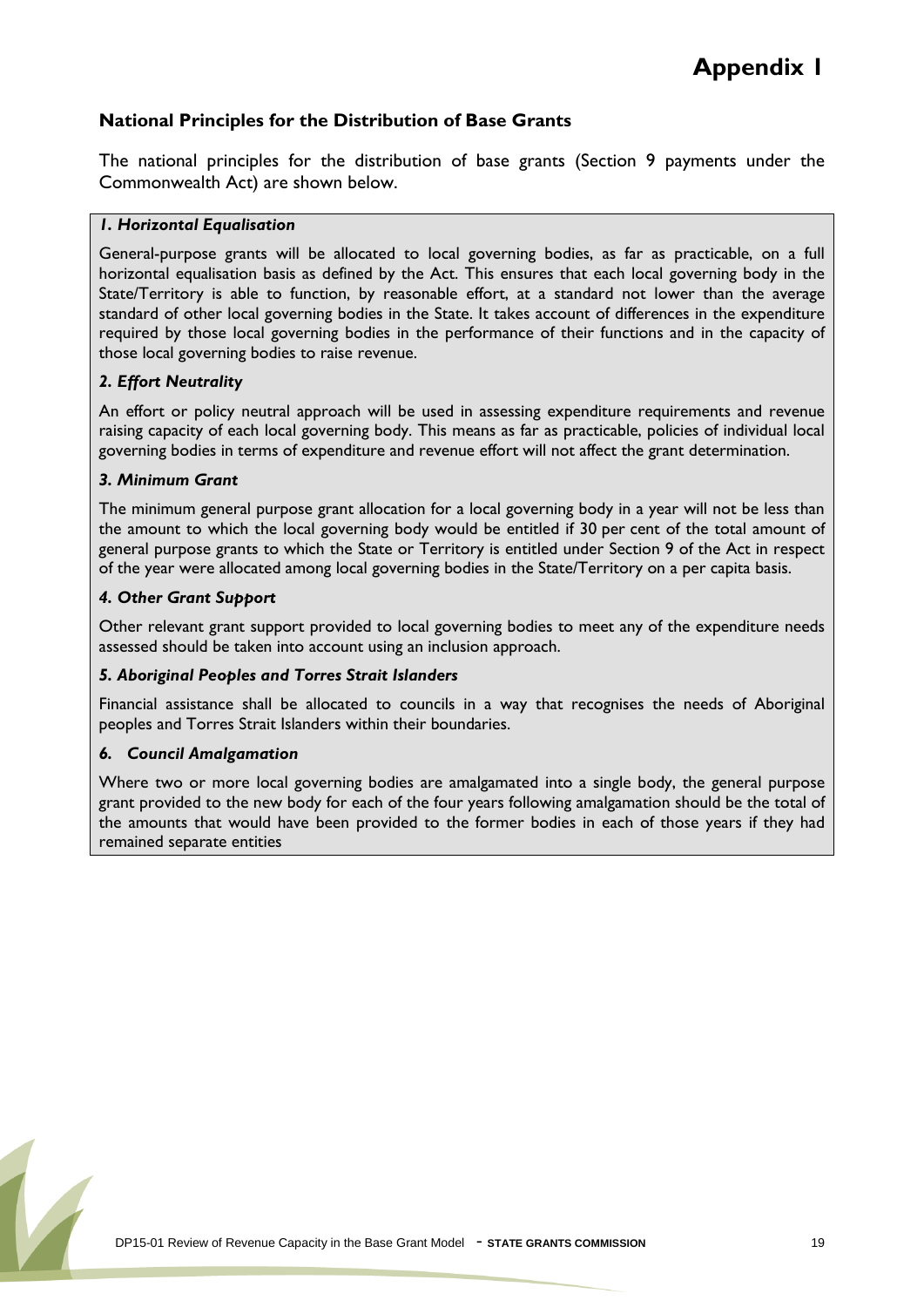#### **TOTAL ASSESSED REVENUES 2012-13**

#### Used as part of the 2014-15 Assessments\*

|                             | General<br>Rates | <b>Special</b><br>Rates | Garbage<br>Charges | <b>FEES</b><br>Parking<br>net of<br><b>USER</b> | Received<br>nterest<br><b>lepo</b> | of Parking)<br>FINES (net | Revenue<br>Current<br>NEC | Profit on<br>Sale of<br>Assets | PROPERTIES<br>REVENUE<br><b>TOTAL</b><br><b>ALL</b> |
|-----------------------------|------------------|-------------------------|--------------------|-------------------------------------------------|------------------------------------|---------------------------|---------------------------|--------------------------------|-----------------------------------------------------|
| Break O'Day                 | 5 782 151        | $\Omega$                | 823 294            | 588 889                                         | 324 912                            | 20 453                    | 442 503                   | $-41097$                       | 7 941 105                                           |
| <b>Brighton</b>             | 5 603 749        | 24 3 26                 | 830 953            | 2 450 849                                       | 181 559                            | $\mathbf 0$               | $\mathbf 0$               | $-8764$                        | 9 0 8 2 6 7 2                                       |
| <b>Burnie</b>               | 14 440 000       | 1 478 000               | 2 394 000          | 9 068 000                                       | 700 000                            | 412 000                   | $\mathbf 0$               | 84 000                         | 28 576 000                                          |
| <b>Central Coast</b>        | 11 026 071       | $\Omega$                | 1 3 3 4 4 5 3      | 3 088 578                                       | 325 113                            | 9872                      | 78725                     | 63 835                         | 15 930 647                                          |
| Central Highlands           | 2 3 1 9 3 6 0    | 0                       | 478 848            | 257 665                                         | 309 237                            | 0                         | 357 136                   | $-10446$                       | 3711800                                             |
| Circular Head               | 5 917 370        | 46 415                  | 816824             | 1658322                                         | 487 334                            | $\mathbf{0}$              | 747 422                   | $-341455$                      | 9 3 3 2 2 3 2                                       |
| Clarence                    | 31 646 559       | $\mathbf 0$             | 4 9 1 1 4 4 5      | 4 1 1 4 8 7 5                                   | 2 741 324                          | 258 584                   | 450 135                   | -36 948 000                    | 7 174 922                                           |
| <b>Derwent Valley</b>       | 4 855 894        | 16 577                  | 432 319            | 1 245 019                                       | 79 474                             | $\Omega$                  | $\mathbf{0}$              | 21 5 38                        | 6 650 821                                           |
| Devonport                   | 19 705 510       | $\mathbf 0$             | 3 228 870          | 3 998 868                                       | 787 586                            | 91 852                    | 0                         | $-1337706$                     | 26 474 980                                          |
| Dorset                      | 4779000          | $\Omega$                | 977000             | 1 155 000                                       | 1075000                            | $\Omega$                  | $\mathbf{0}$              | $-58000$                       | 7928000                                             |
| Flinders                    | 1 048 460        | 0                       | 144 145            | 901 566                                         | 315 946                            | 0                         | $\mathbf 0$               | 13 0 96                        | 2 4 2 3 2 1 3                                       |
| George Town                 | 5708859          | $\mathbf 0$             | 758 792            | 372 022                                         | 169 567                            | 2 2 3 1                   | 320 845                   | 124 295                        | 7 456 611                                           |
| <b>Glamorgan Spring Bay</b> | 4 612 000        | 250 749                 | 942 000            | 2 467 651                                       | 99 234                             | 1806                      | $\mathbf 0$               | 24 000                         | 8 397 440                                           |
| Glenorchy                   | 24 484 130       | $\Omega$                | 2 854 428          | 5 264 697                                       | 2 2 6 1 3 7 0                      | 84 040                    | 985 177                   | $-1865008$                     | 34 068 834                                          |
| Hobart                      | 52 401 883       | 1 239 126               | 5 892 880          | 19 273 383                                      | 1788486                            | 32 30 5                   | 543 359                   | -1 397 090                     | 79 774 332                                          |
| <b>Huon Valley</b>          | 8 2 6 2 1 1 9    | 279 134                 | 912 051            | 2 533 916                                       | 544 701                            | $\mathbf{0}$              | 3 605 125                 | 518 857                        | 16 655 903                                          |
| Kentish                     | 3 817 509        | 0                       | 494 761            | 350 717                                         | 252 748                            | 0                         | 360 614                   | $-43288$                       | 5 233 061                                           |
| King Island                 | 1 546 166        | $\Omega$                | 237924             | 2 635 004                                       | 195 825                            | 1 1 4 2                   | $\mathbf{0}$              | $-406572$                      | 4 209 489                                           |
| Kingborough                 | 18 886 440       | $\mathbf 0$             | 1607173            | 3 868 670                                       | 620 798                            | 34 000                    | $\mathbf 0$               | 484 877                        | 25 501 958                                          |
| Latrobe                     | 4 977 321        | $\Omega$                | 712076             | 1 3 3 9 3 1 4                                   | 404 169                            | 2 4 0 9                   | 605 601                   | 376 189                        | 8 417 078                                           |
| Launceston                  | 45 515 733       | 465 567                 | 3 859 167          | 16 110 539                                      | 3 156 719                          | 64 739                    | 1912 164                  | $-529520$                      | 70 555 108                                          |
| <b>Meander Valley</b>       | 7776328          | $\mathbf{0}$            | 814 131            | 1 102 992                                       | 1 3 8 4 2 7 9                      | $\mathbf 0$               | $\mathbf 0$               | $-68916$                       | 11 008 814                                          |
| <b>Northern Midlands</b>    | 7 273 458        | 100 055                 | 587 999            | 2 077 483                                       | 539 244                            | 1430                      | $\mathbf 0$               | $-929532$                      | 9 650 137                                           |
| Sorell                      | 8 0 8 1 8 3 7    | 325 547                 | 1 640 065          | 1 063 442                                       | 948 199                            | 25 4 17                   | $\mathbf 0$               | $-105583$                      | 11 978 924                                          |
| Southern Midlands           | 3 342 725        | 334 847                 | 187 717            | 887 139                                         | 265 503                            | 0                         | 393 270                   | 79 376                         | 5 490 577                                           |
| Tasman                      | 3 100 000        | $\pmb{0}$               | 554 000            | 1 020 000                                       | 161 000                            | $\mathbf{0}$              | $\mathbf{0}$              | $-539000$                      | 4 296 000                                           |
| Waratah-Wynyard             | 6 849 197        | 485 600                 | 1 441 562          | 2 2 1 5 9 8 7                                   | 439 249                            | $\mathbf 0$               | 0                         | -456978                        | 10 974 616                                          |
| <b>West Coast</b>           | 4 604 176        | 377 742                 | 1 108 634          | 1 385 163                                       | 290 145                            | 4595                      | $\mathbf{0}$              | 31 909                         | 7 802 364                                           |
| <b>West Tamar</b>           | 11 200 797       | 117 205                 | 1890856            | 2 5 2 7 7 9 5                                   | 584 617                            | 2 1 8 5                   | 0                         | 40 283                         | 16 363 738                                          |
| <b>STATE TOTAL</b>          | 329 564 801      | 5 540 890               | 42 872 367         | 95 023 545                                      | 21 433 338                         | 1049060                   | 10 802 076                | -43 224 700                    | 463 061 375                                         |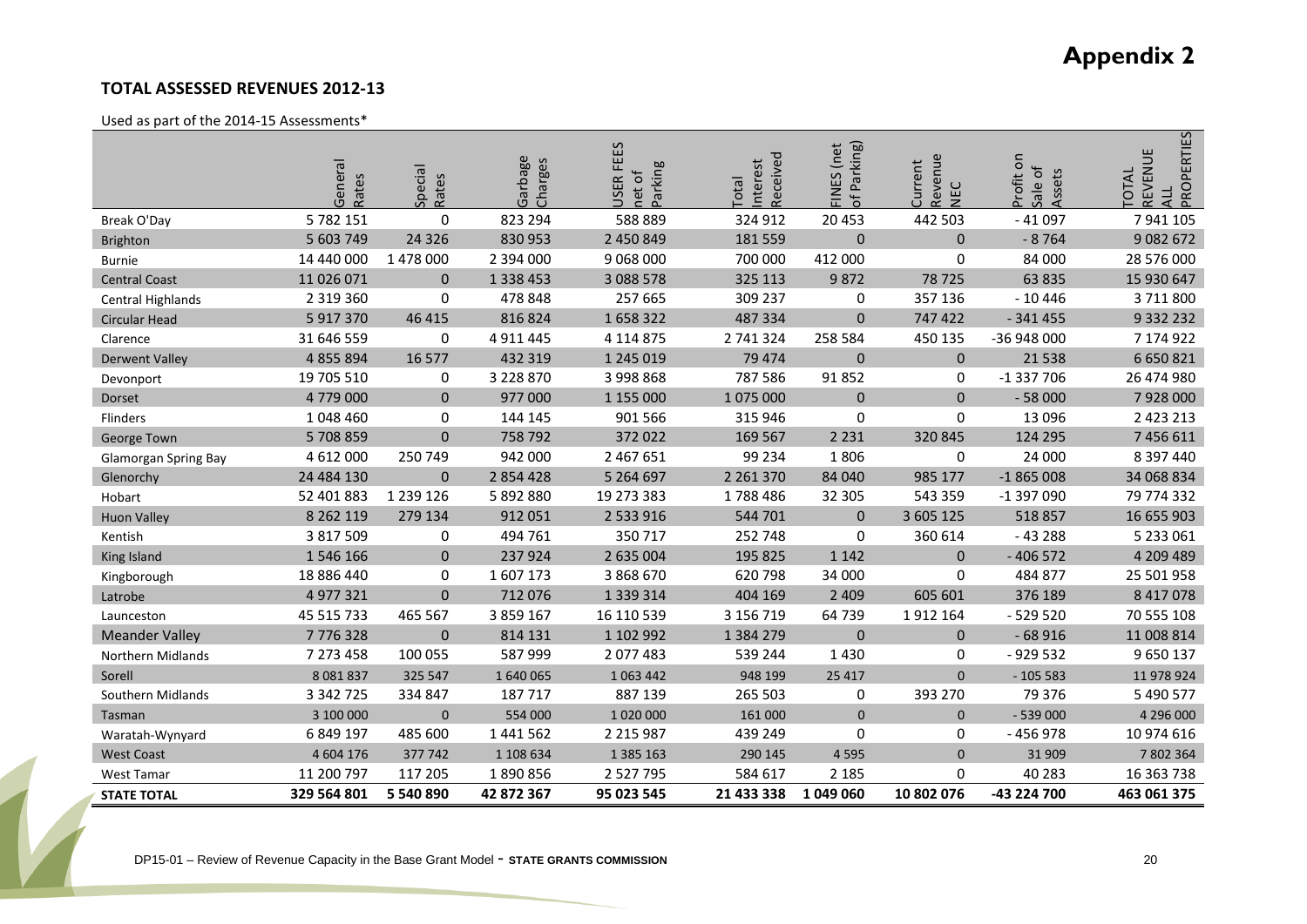|                             | <b>OFS - INCLUSION TREATMENT</b>   |                    |                                                   |                                                                  |                                     |
|-----------------------------|------------------------------------|--------------------|---------------------------------------------------|------------------------------------------------------------------|-------------------------------------|
|                             | whole dollars                      |                    |                                                   |                                                                  |                                     |
| 12-13 CDC DATA              | HVMTR (AUG 2012<br>RECOMMENDATION) | Road Grant 2012-13 | ROADS TO RECOVERY<br>2013-14 (average annual amt) | Distributions 2011-12#<br><b>N&amp;S Priority &amp; Residual</b> | <b>TOTAL OFS</b><br><b>INCLUDED</b> |
| <b>Break O'Day</b>          | 68 642                             | 1 436 933          | 453 101                                           | 3 5 9 8                                                          | 1962274                             |
| <b>Brighton</b>             | 2 5 2 3                            | 486 929            | 155 198                                           | 1 069 999                                                        | 1714649                             |
| <b>Burnie</b>               | 44 152                             | 1 116 661          | 373 165                                           | 342 000                                                          | 1875978                             |
| <b>Central Coast</b>        | 99768                              | 1834884            | 600 570                                           | 484 560                                                          | 3 019 782                           |
| <b>Central Highlands</b>    | 54753                              | 1 250 945          | 381 127                                           | 0                                                                | 1686825                             |
| <b>Circular Head</b>        | 173 555                            | 1661141            | 508 808                                           | 843 912                                                          | 3 187 416                           |
| Clarence                    | 21 3 5 0                           | 1 489 893          | 468 521                                           | 0                                                                | 1979764                             |
| <b>Derwent Valley</b>       | 35 333                             | 724 496            | 220 470                                           | $\mathbf 0$                                                      | 980 299                             |
| Devonport                   | 50 660                             | 1 126 525          | 331 456                                           | 1966774                                                          | 3 475 415                           |
| <b>Dorset</b>               | 146 175                            | 1625140            | 541893                                            | 2 0 0 0                                                          | 2 3 1 5 2 0 8                       |
| <b>Flinders</b>             | 0                                  | 674 380            | 193 938                                           | 23 4 28                                                          | 891746                              |
| <b>George Town</b>          | 29720                              | 747 242            | 241 337                                           | 83 004                                                           | 1 101 303                           |
| <b>Glamorgan Spring Bay</b> | 19778                              | 866 672            | 292 465                                           | 0                                                                | 1 178 915                           |
| Glenorchy                   | 28 175                             | 1 309 020          | 448 093                                           | 8 8 8 7 7 3 3                                                    | 10 673 021                          |
| <b>Hobart</b>               | 73 193                             | 1623703            | 562 385                                           | 1975906                                                          | 4 235 187                           |
| <b>Huon Valley</b>          | 38 981                             | 1 346 784          | 419 584                                           | 844 063                                                          | 2 649 412                           |
| Kentish                     | 71828                              | 1071422            | 330 963                                           | 29 4 14                                                          | 1503627                             |
| <b>King Island</b>          | $\mathbf 0$                        | 776828             | 224 402                                           | 66 509                                                           | 1 067 739                           |
| Kingborough                 | 12 3 2 1                           | 1 264 451          | 387 402                                           | 1 200 000                                                        | 2 864 174                           |
| Latrobe                     | 18 804                             | 715 434            | 234 231                                           | 750 588                                                          | 1719057                             |
| Launceston                  | 199 924                            | 2 605 148          | 884 153                                           | 2 4 6 4 6 7 1                                                    | 6 153 896                           |
| <b>Meander Valley</b>       | 77 539                             | 2 056 057          | 663 041                                           | 567326                                                           | 3 3 6 3 9 6 3                       |
| <b>Northern Midlands</b>    | 100 529                            | 2 200 793          | 715 234                                           | 4325                                                             | 3 020 881                           |
| <b>Sorell</b>               | 19532                              | 906 500            | 283 064                                           | 658 336                                                          | 1867432                             |
| <b>Southern Midlands</b>    | 19 699                             | 1 408 507          | 441 001                                           | 0                                                                | 1869207                             |
| <b>Tasman</b>               | 11758                              | 456 350            | 116 552                                           | $\mathbf 0$                                                      | 584 660                             |
| Waratah-Wynyard             | 45 322                             | 1 2 3 1 1 5 3      | 395 441                                           | 41 668                                                           | 1713584                             |
| <b>West Coast</b>           | 4596                               | 608 468            | 181880                                            | 677839                                                           | 1 472 783                           |
| <b>West Tamar</b>           | 31 390                             | 1076964            | 350 527                                           | 2 130 492                                                        | 3 589 373                           |
| <b>STATE TOTAL</b>          | 1 500 000                          | 35 699 423         | 11 400 000                                        | 25 118 145                                                       | 73 717 568                          |

# The Commission applied full backcasting of the water and sewerage returns for the 2014-15 grant determinations to reflect the change from priority dividend arrangements to equity proportions which is now in effect.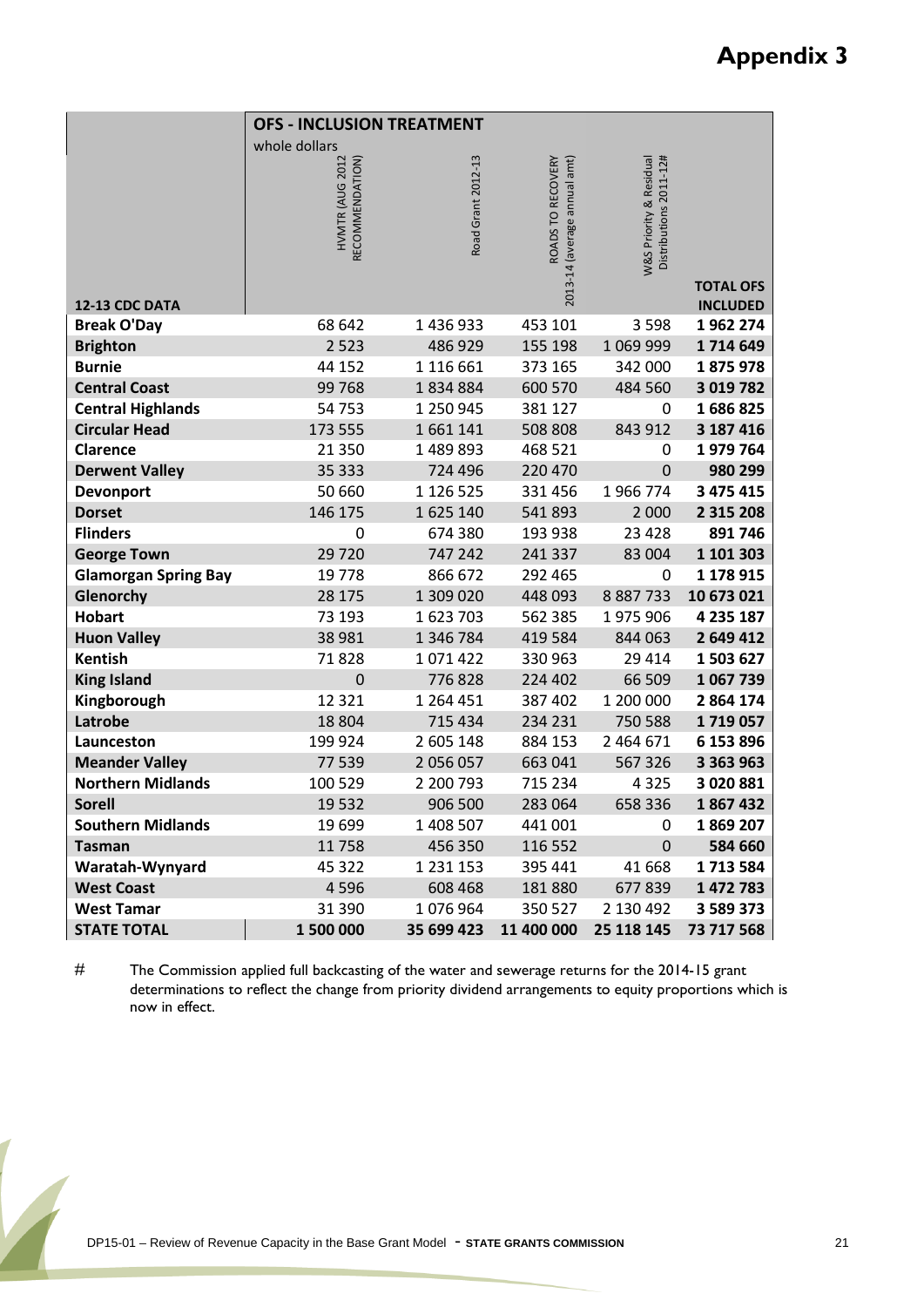#### **Appendix 4**

#### **OTHER FINANCIAL SUPPORT - 2012-13**

|                             |                           | <b>OFS - DEDUCTION TREATMENT</b> |                                 | (STATE AND FED CURRENT SPPs) WHOLE DOLLARS     |                                                 |                              |                                  |                                                              |                               |
|-----------------------------|---------------------------|----------------------------------|---------------------------------|------------------------------------------------|-------------------------------------------------|------------------------------|----------------------------------|--------------------------------------------------------------|-------------------------------|
| 12-13 CDC DATA              | GENERAL<br>ADMINISTRATION | HEALTH HOUSING &<br>WELFARE      | PUBLIC<br>SAFETY<br>LAW ORDER & | ಡ<br><b>COMMUNITY</b><br>AMENITIES<br>PLANNING | <b>WASTE</b><br>MANAGEMENT & :<br>ENVIRONMENT ( | CULTURE<br>AND<br>RECREATION | <b>OTHER (EXCL BASE</b><br>FAGS) | are<br>State<br>Current Grants<br>ROADS* These<br>C'wealth & | 2012-13TOTAL<br>FOR DEDUCTION |
| <b>Break O'Day</b>          | 0                         | 0                                | $\mathbf 0$                     | 1545                                           | 1 2 0 0                                         | 4 1 2 7                      | 38 360                           | 0                                                            | 45 232                        |
| <b>Brighton</b>             | 1500                      | $\overline{0}$                   | $\pmb{0}$                       | $\overline{0}$                                 | 3 100                                           | 91 536                       | 105 000                          | $\Omega$                                                     | 201 136                       |
| <b>Burnie</b>               | $\mathbf 0$               | 52 000                           | $\boldsymbol{0}$                | 1 363 000                                      | 0                                               | 84 000                       | $\mathbf 0$                      | 44 000                                                       | 1 543 000                     |
| <b>Central Coast</b>        | $\Omega$                  | 715 351                          | 1623                            | 0                                              | $\Omega$                                        | $\Omega$                     | 4 0 0 0                          | 144 144                                                      | 865 118                       |
| <b>Central Highlands</b>    | 0                         | 145 685                          | 0                               | 0                                              | 14 8 36                                         | 26 900                       | $\mathbf 0$                      | $\mathbf 0$                                                  | 187 421                       |
| <b>Circular Head</b>        | 2 7 5 0                   | 1500                             | $\pmb{0}$                       | 161 585                                        | 5 0 0 0                                         | 2 2 4 8                      | $\Omega$                         | 192 889                                                      | 365 972                       |
| Clarence                    | $\mathbf 0$               | 2 157 958                        | $\boldsymbol{0}$                | 0                                              | 20 000                                          | 5727                         | 0                                | 0                                                            | 2 183 685                     |
| <b>Derwent Valley</b>       | $\Omega$                  | 1 139 114                        | $\mathbf 0$                     | 121 982                                        | $\Omega$                                        | $\mathbf 0$                  | $\Omega$                         | $\Omega$                                                     | 1 261 096                     |
| Devonport                   | $\mathbf 0$               | 109 950                          | 21 118                          | 60 000                                         | 0                                               | 74 932                       | 0                                | 50 660                                                       | 316 660                       |
| <b>Dorset</b>               | $\Omega$                  | 282 000                          | $\mathbf{0}$                    | 1 0 0 0                                        | 43 000                                          | 1 0 0 0                      | 194 000                          | $\Omega$                                                     | 521 000                       |
| <b>Flinders</b>             | $\mathbf 0$               | 73 157                           | $\boldsymbol{0}$                | 2727                                           | 40 000                                          | 0                            | 0                                | 161 293                                                      | 277 177                       |
| <b>George Town</b>          | $\Omega$                  | $\Omega$                         | $\mathbf{0}$                    | 5 3 4 0                                        | $\Omega$                                        | $\Omega$                     | $\Omega$                         | $\Omega$                                                     | 5 3 4 0                       |
| <b>Glamorgan Spring Bay</b> | 0                         | 404 218                          | 0                               | 0                                              | 388 345                                         | 0                            | 0                                | 19 7 78                                                      | 812 341                       |
| Glenorchy                   | $\Omega$                  | 2 2 3 1 3 0                      | $\Omega$                        | 1643944                                        | $\Omega$                                        | 277 685                      | 20 633                           | $\Omega$                                                     | 4 177 392                     |
| <b>Hobart</b>               | 31 500                    | 194 045                          | 10 000                          | 0                                              | 45 000                                          | 60 000                       | 314 017                          | 100 000                                                      | 754 562                       |
| <b>Huon Valley</b>          | $\Omega$                  | 1 5 6 4 6 0 1                    | $\mathbf 0$                     | $\overline{0}$                                 | $\Omega$                                        | $\mathbf 0$                  | $\mathbf{0}$                     | $\mathbf{0}$                                                 | 1 564 601                     |
| Kentish                     | 0                         | 9500                             | 10726                           | $\Omega$                                       | 33 500                                          | 3 0 0 0                      | 0                                | 71828                                                        | 128 554                       |
| <b>King Island</b>          | $\overline{0}$            | 296 858                          | 3 0 7 5                         | $\overline{0}$                                 | 5 9 9 0                                         | 4818                         | $\Omega$                         | 406 571                                                      | 717 312                       |
| Kingborough                 | $\mathbf 0$               | 1867767                          | 74 190                          | 33782                                          | 42 3 64                                         | 10 000                       | 0                                | 0                                                            | 2 028 103                     |
| Latrobe                     | $\overline{0}$            | 9 200                            | 9 1 4 0                         | 11 370                                         | 3 600                                           | $\mathbf{0}$                 | $\Omega$                         | $\overline{0}$                                               | 33 310                        |
| Launceston                  | 3 4 0 0                   | 88 975                           | $\boldsymbol{0}$                | 4500                                           | 464 353                                         | 1 3 3 2 1 6 7                | 588818                           | 221924                                                       | 2 704 137                     |
| <b>Meander Valley</b>       | $\mathbf 0$               | 1 0 0 0                          | $\mathbf 0$                     | 0                                              | $\mathbf 0$                                     | $\pmb{0}$                    | $\mathbf 0$                      | 38 2 8 1                                                     | 39 28 1                       |
| <b>Northern Midlands</b>    | $\mathbf 0$               | 235 057                          | $\boldsymbol{0}$                | 0                                              | 0                                               | 0                            | 6 500                            | 100 529                                                      | 342 086                       |
| <b>Sorell</b>               | $\overline{0}$            | 1017544                          | $\pmb{0}$                       | $\Omega$                                       | 5 000                                           | $\mathbf{0}$                 | 16 000                           | 19532                                                        | 1058076                       |
| <b>Southern Midlands</b>    | 0                         | 0                                | 0                               | 0                                              | 38 535                                          | 22 269                       | 0                                | 0                                                            | 60 804                        |
| <b>Tasman</b>               | 10 000                    | $\overline{0}$                   | $\mathbf 0$                     | $\Omega$                                       | $\mathbf 0$                                     | $\mathbf 0$                  | $\Omega$                         | $\mathbf 0$                                                  | 10 000                        |
| Waratah-Wynyard             | 16 000                    | 74 552                           | 0                               | 0                                              | 14 4 32                                         | $\boldsymbol{0}$             | 0                                | 0                                                            | 104 985                       |
| <b>West Coast</b>           | $\mathbf{0}$              | 317 355                          | $\mathbf 0$                     | $\overline{0}$                                 | 54 300                                          | $\mathbf 0$                  | $\Omega$                         | 4596                                                         | 376 251                       |
| <b>West Tamar</b>           | $\mathbf 0$               | 4 8 0 6                          | 0                               | 0                                              | 0                                               | 2 0 0 0                      | 0                                | 31 390                                                       | 38 196                        |
| <b>STATE TOTAL</b>          | 65 150                    | 12 997 324                       | 129 872                         | 3 410 775                                      | 1 2 2 2 5 5 5                                   | 2 002 410                    | 1 287 328                        | 1607415                                                      | 22 722 828                    |

DP15-01 – Review of Revenue Capacity in the Base Grant Model - **STATE GRANTS COMMISSION** <sup>22</sup>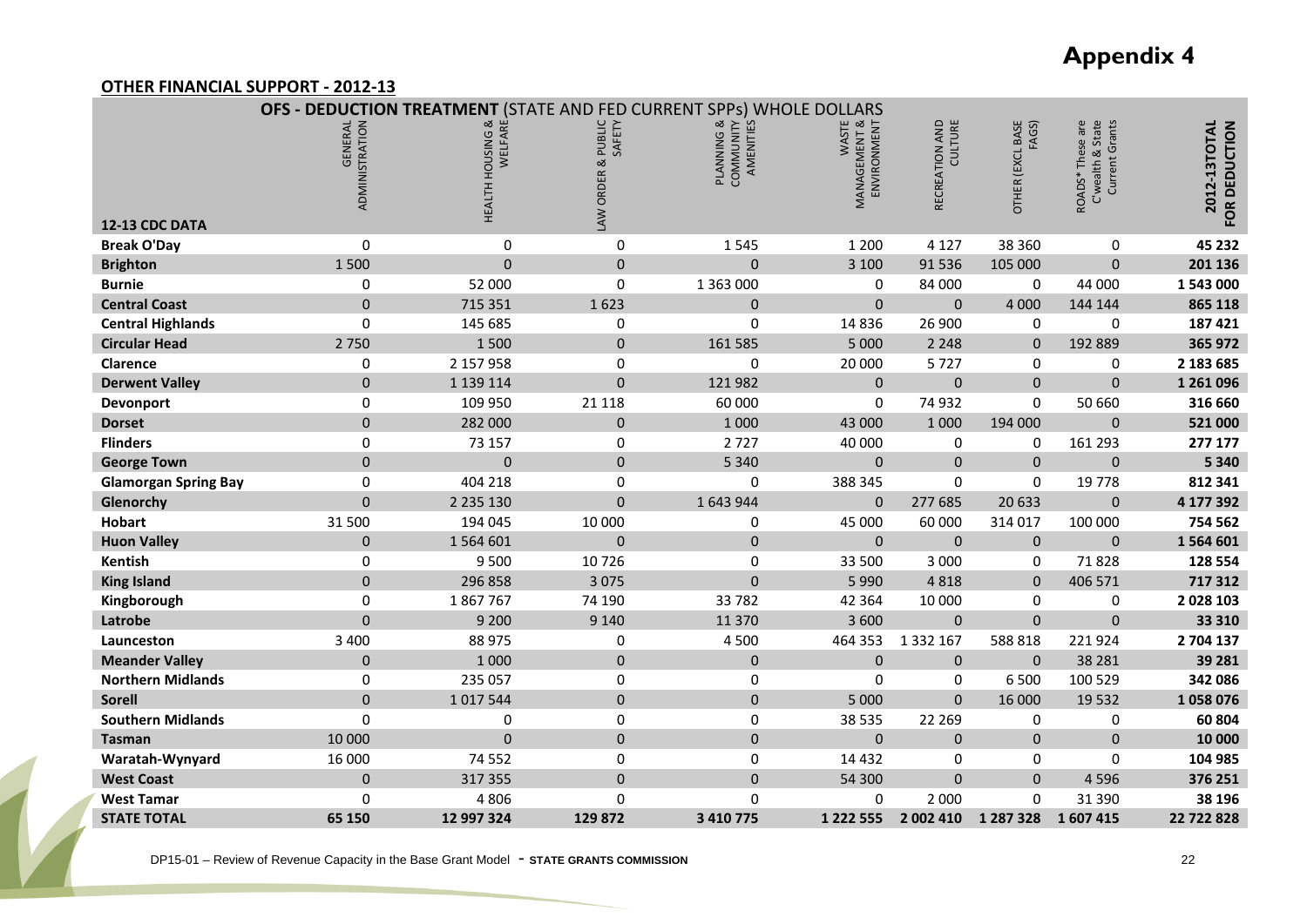#### **2014-15 Base Grant Model – Assessed Surplus/Deficit calculation Appendix 5**

|                             | Pop for   | <b>Per Capita</b> |                      | <b>REVENUE</b>       |                      |             |                      |            | <b>EXPENDITURE</b> |                    | <b>RESULT</b>   |
|-----------------------------|-----------|-------------------|----------------------|----------------------|----------------------|-------------|----------------------|------------|--------------------|--------------------|-----------------|
|                             | Min Grant | <b>Minimum</b>    | Assessed             | OFS by               | Minimum              | Revenue     | Assessed             |            | <b>BUDGET</b>      | <b>Expenditure</b> | Assessed        |
|                             | 2013      | <b>Grant</b>      | Revenue              | Inclusion            | Grant                | Capacity    | Expenditure          | Allowances | <b>RESULT</b>      | Requirement        | Surplus/Deficit |
|                             |           |                   | $(3 \text{ yr}$ avg) | $(3 \text{ yr}$ avg) | $(3 \text{ yr}$ avg) |             | $(3 \text{ yr}$ avg) |            | <b>TERM</b>        |                    |                 |
| <b>Break O'Day</b>          | 6430      | 131 356           | 7778614              | 2 3 2 5 5 7 5        | 129 405              | 10 233 594  | 14 248 149           |            | $-215311$          | 14 032 838         | 3799243         |
| <b>Brighton</b>             | 15 8 13   | 323 038           | 9 295 157            | 1 374 550            | 322 897              | 10 992 605  | 14 329 969           |            | $-529504$          | 13 800 465         | 2 807 860       |
| <b>Burnie</b>               | 19 9 86   | 408 287           | 14 590 458           | 2 574 093            | 401 376              | 17 565 927  | 21 195 094           |            | $-669239$          | 20 525 855         | 2 959 929       |
| <b>Central Coast</b>        | 22 347    | 456 519           | 15 234 478           | 3 630 899            | 440 830              | 19 306 208  | 25 753 250           |            | $-748298$          | 25 004 952         | 5 698 744       |
| <b>Central Highlands</b>    | 2 3 5 5   | 48 109            | 4 5 8 7 1 2 9        | 1689755              | 46748                | 6 323 632   | 9678898              | 70 000     | $-78858$           | 9 670 040          | 3 346 408       |
| <b>Circular Head</b>        | 8 2 8 7   | 169 292           | 9 3 6 1 8 7 8        | 2 5 8 7 3 8 5        | 166 246              | 12 115 508  | 16 281 836           |            | $-277493$          | 16 004 343         | 3 888 834       |
| <b>Clarence</b>             | 53 582    | 1 094 608         | 44 797 950           | 4 6 2 6 8 6 5        | 1 062 406            | 50 487 222  | 43 578 152           |            | $-1794214$         | 41 783 938         | -8 703 284      |
| <b>Derwent Valley</b>       | 9886      | 201958            | 6873537              | 1 2 2 9 3 7 2        | 201 562              | 8 304 471   | 12 127 038           |            | $-331037$          | 11 796 002         | 3 491 531       |
| <b>Devonport</b>            | 25 6 28   | 523 546           | 19 860 938           | 2 8 2 0 2 4 2        | 513718               | 23 194 897  | 24 873 086           |            | $-858164$          | 24 014 922         | 820025          |
| <b>Dorset</b>               | 7 1 5 8   | 146 228           | 6 639 953            | 2 447 710            | 145 965              | 9 233 628   | 15 315 449           |            | $-239688$          | 15 075 760         | 5 842 132       |
| <b>Flinders</b>             | 784       | 16 0 16           | 1 295 975            | 840 562              | 17 260               | 2 153 797   | 4 506 978            | 70 000     | $-26253$           | 4 5 5 0 7 2 5      | 2 396 928       |
| <b>George Town</b>          | 6828      | 139 487           | 5725091              | 1 266 631            | 137 558              | 7 129 281   | 10 410 255           |            | $-228638$          | 10 181 617         | 3 0 5 2 3 3 6   |
| <b>Glamorgan-Spring Bay</b> | 4 4 3 7   | 90 642            | 7 474 717            | 1678790              | 89739                | 9 243 247   | 10 141 407           | 105 000    | $-148575$          | 10 097 833         | 854 586         |
| Glenorchy                   | 45 537    | 930 260           | 37 710 176           | 4 4 3 9 9 8 1        | 902 410              | 43 052 568  | 37 043 478           |            | $-1524824$         | 35 518 654         | $-7533914$      |
| <b>Hobart</b>               | 50 473    | 1031096           | 73 482 042           | 4 980 410            | 1 005 731            | 79 468 183  | 43 693 817           |            | $-1690108$         | 42 003 709         | -37 464 474     |
| <b>Huon Valley</b>          | 16 15 9   | 330 107           | 12 105 192           | 2 197 292            | 312 146              | 14 614 630  | 20 606 848           | 105 000    | $-541090$          | 20 170 757         | 5 5 5 6 1 2 7   |
| Kentish                     | 6 4 9 5   | 132 684           | 4715054              | 1 494 802            | 125 904              | 6 335 761   | 11 397 932           | 35 000     | $-217488$          | 11 215 445         | 4 879 684       |
| <b>King Island</b>          | 1605      | 32788             | 2 5 6 8 5 2 4        | 997 902              | 33 308               | 3 599 734   | 6 184 821            | 70 000     | $-53744$           | 6 201 077          | 2 601 343       |
| Kingborough                 | 35 201    | 719 109           | 30 499 424           | 3 0 7 5 8 4 1        | 691858               | 34 267 124  | 31 262 255           |            | $-1$ 178 719       | 30 083 536         | -4 183 588      |
| Latrobe                     | 10 655    | 217 667           | 9 0 3 5 5 2 9        | 1 405 457            | 202 934              | 10 641 919  | 12 689 618           |            | $-356787$          | 12 332 832         | 1690912         |
| Launceston                  | 67 035    | 1 369 435         | 58 818 301           | 7 000 595            | 1 3 2 9 9 7 4        | 67 148 871  | 63 633 888           |            | $-2244693$         | 61 389 195         | -5 759 676      |
| <b>Meander Valley</b>       | 19 5 43   | 399 237           | 15 448 588           | 3 3 5 7 0 5 6        | 394 327              | 19 199 971  | 26 160 981           |            | $-654405$          | 25 506 576         | 6 306 605       |
| <b>Northern Midlands</b>    | 12 754    | 260 547           | 13 294 607           | 3 470 360            | 254 415              | 17 019 381  | 21 514 259           |            | $-427073$          | 21 087 186         | 4 0 6 7 8 0 5   |
| Sorell                      | 13 5 37   | 276 543           | 10 554 891           | 1554787              | 269 221              | 12 378 900  | 15 899 339           |            | $-453292$          | 15 446 047         | 3 067 148       |
| <b>Southern Midlands</b>    | 6 2 7 1   | 128 108           | 4 8 9 6 4 5 1        | 1912380              | 123 847              | 6932678     | 13 200 825           |            | $-209987$          | 12 990 838         | 6 058 161       |
| Tasman                      | 2 3 6 3   | 48 273            | 3 5 2 4 9 9 2        | 575 225              | 48 4 45              | 4 148 661   | 5 625 633            | 35 000     | - 79 126           | 5 5 8 1 5 0 7      | 1432846         |
| Waratah-Wynyard             | 14 29 1   | 291 946           | 10 416 777           | 2 2 8 6 8 4 5        | 284 319              | 12 987 941  | 17 931 613           |            | $-478540$          | 17 453 074         | 4 4 6 5 1 3 3   |
| <b>West Coast</b>           | 4707      | 96 158            | 3 5 3 5 1 5 1        | 1 2 1 9 1 9 7        | 101 531              | 4 855 879   | 9 125 638            |            | $-157616$          | 8968022            | 4 112 143       |
| <b>West Tamar</b>           | 23 012    | 470 104           | 15 538 571           | 2 2 0 5 0 0 5        | 453 357              | 18 196 933  | 23 876 651           |            | $-770566$          | 23 106 085         | 4 909 152       |
| <b>STATE TOTAL</b>          | 513 159   | 10 483 148        | 459 658 146          | 71 265 565           | 10 209 438           | 541 133 150 | 582 287 159          | 490 000    | -17 183 330        | 565 593 829        | 24 460 679      |